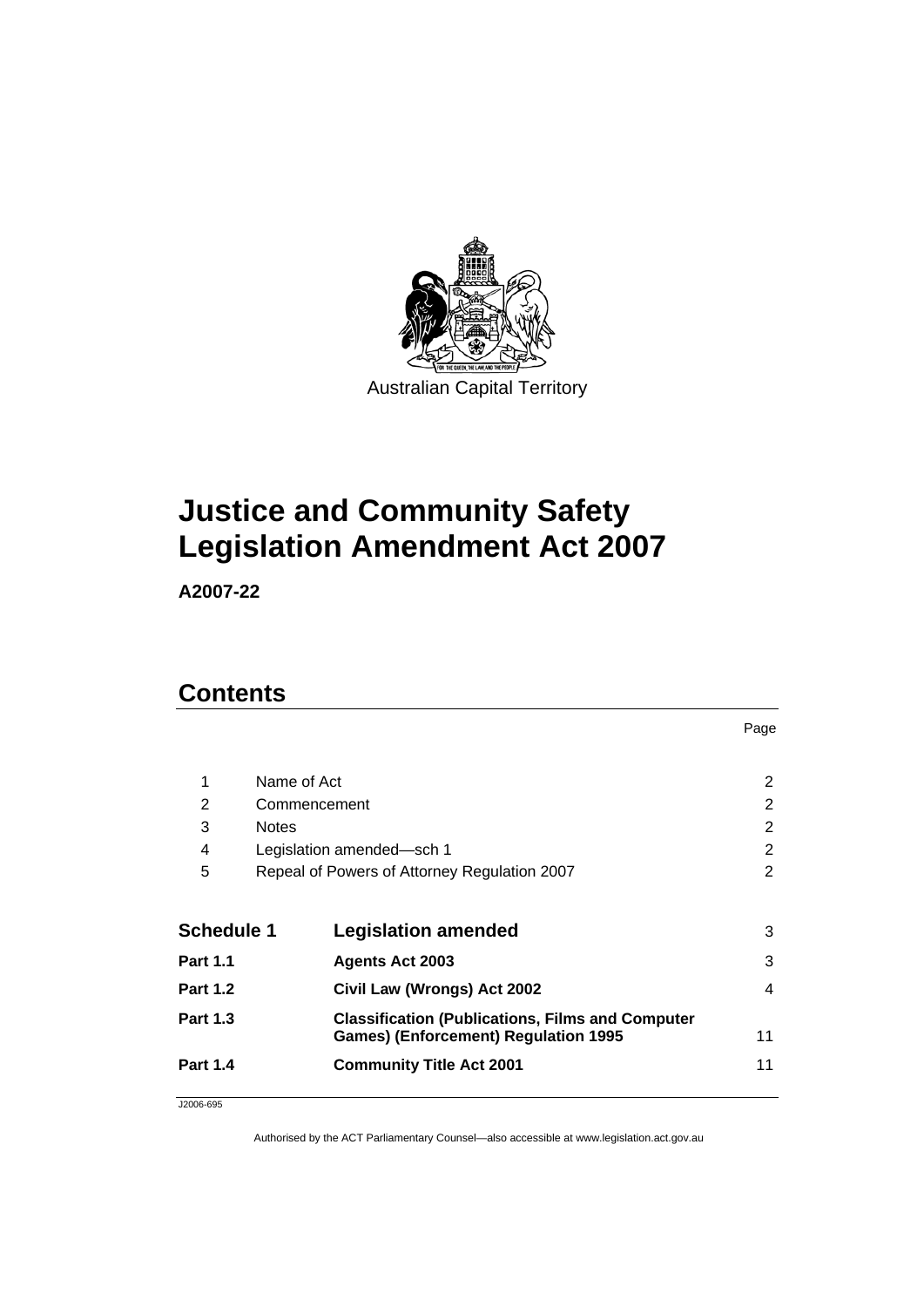| <b>Part 1.5</b>  | <b>Crimes Act 1900</b>                                  | Page<br>11      |
|------------------|---------------------------------------------------------|-----------------|
| <b>Part 1.6</b>  | <b>Criminal Code 2002</b>                               | 12              |
| <b>Part 1.7</b>  | <b>Criminal Code Regulation 2005</b>                    | 12              |
| <b>Part 1.8</b>  | <b>Discrimination Act 1991</b>                          | 12 <sup>°</sup> |
| <b>Part 1.9</b>  | <b>Domestic Violence Agencies Act 1986</b>              | 13              |
| <b>Part 1.10</b> | <b>Human Rights Commission Act 2005</b>                 | 16              |
| <b>Part 1.11</b> | <b>Judicial Commissions Act 1994</b>                    | 17              |
| <b>Part 1.12</b> | <b>Powers of Attorney Act 2006</b>                      | 17              |
| Part 1.13        | Powers of Attorney Regulation 2007 (No 2)               | 20              |
| Part 1.14        | Utilities Act 2000                                      | 21              |
| Part 1.15        | <b>Victims of Crime Act 1994</b>                        | 23              |
| Part 1.16        | <b>Victims of Crime (Financial Assistance) Act 1983</b> | 23              |

contents 2 Justice and Community Safety Legislation Amendment Act 2007

A2007-22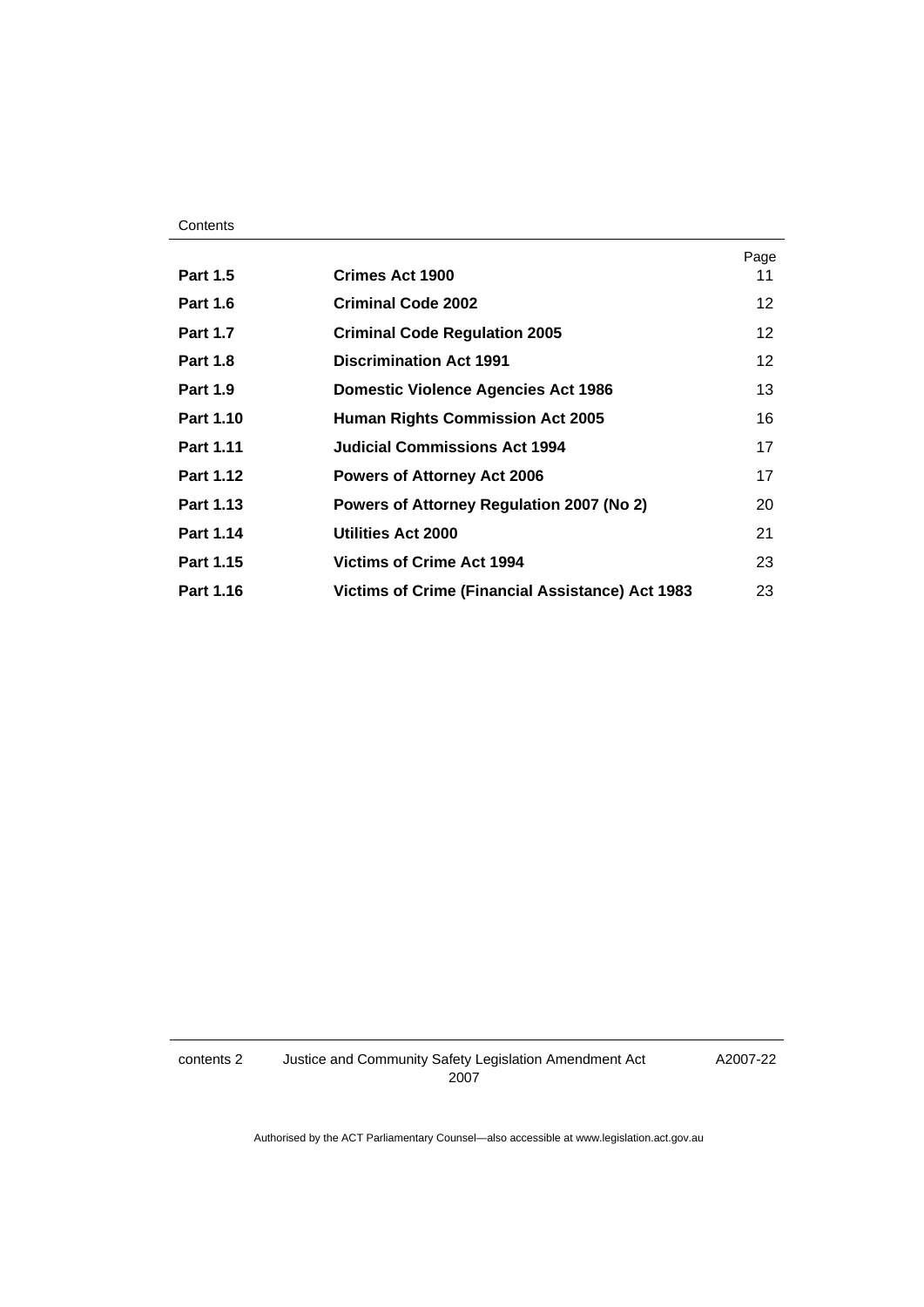

# **Justice and Community Safety Legislation Amendment Act 2007**

**A2007-22** 

l

An Act to amend the law relating to justice and community safety

The Legislative Assembly for the Australian Capital Territory enacts as follows:

J2006-695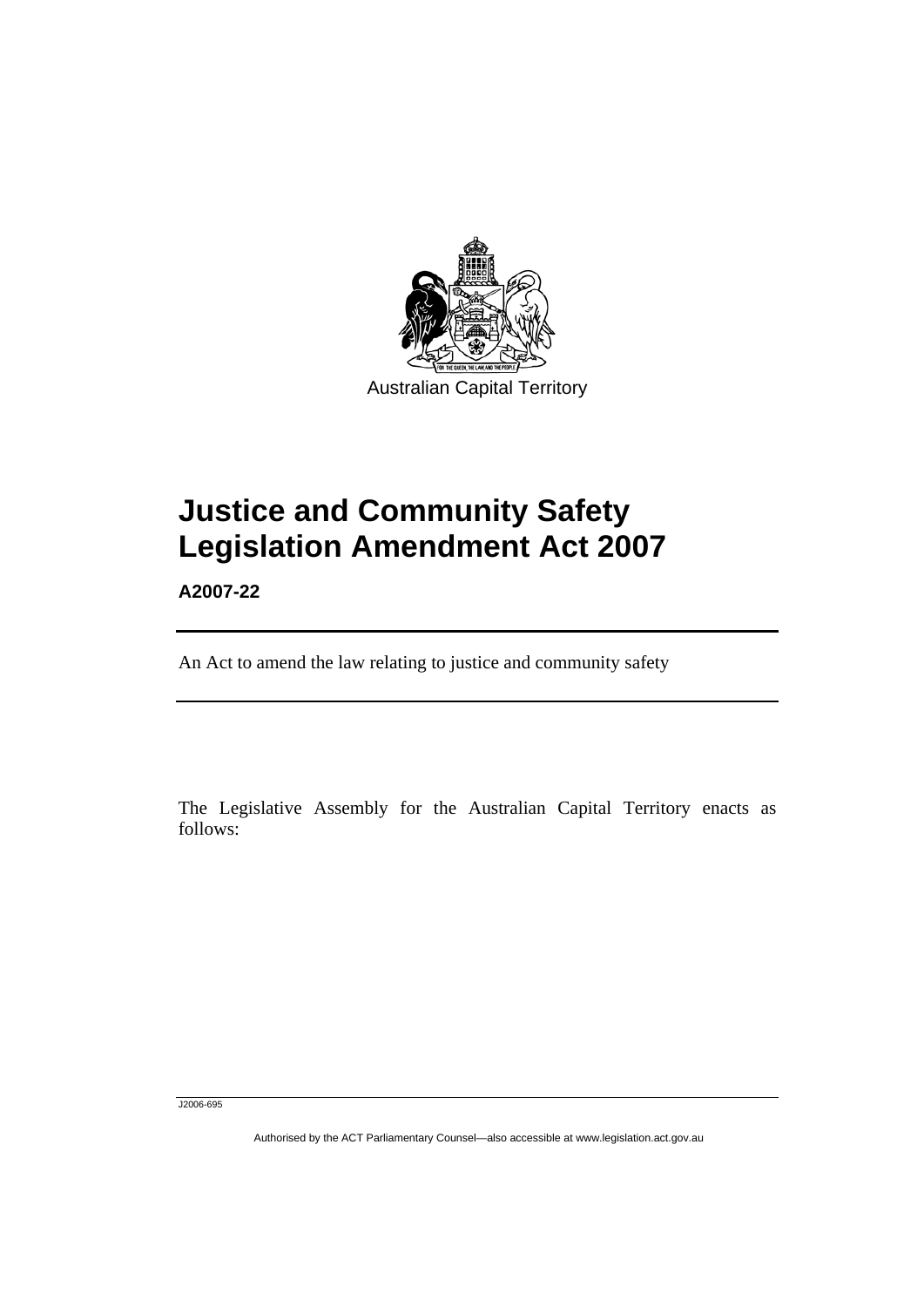| $\overline{\mathbf{1}}$ | <b>Name of Act</b>                                                                                                                         |
|-------------------------|--------------------------------------------------------------------------------------------------------------------------------------------|
|                         | This Act is the Justice and Community Safety Legislation<br>Amendment Act 2007.                                                            |
| $\overline{2}$          | <b>Commencement</b>                                                                                                                        |
|                         | This Act commences on the day after its notification day.                                                                                  |
|                         | The naming and commencement provisions automatically commence on<br><b>Note</b><br>the notification day (see Legislation Act, $s$ 75 (1)). |
| $\overline{3}$          | <b>Notes</b>                                                                                                                               |
|                         | A note included in this Act is explanatory and is not part of this Act.                                                                    |
|                         | See the Legislation Act, $s$ 127 (1), (4) and (5) for the legal status of<br><b>Note</b><br>notes.                                         |
| $\overline{\mathbf{4}}$ | Legislation amended-sch 1                                                                                                                  |
|                         | This Act amends the legislation mentioned in schedule 1.                                                                                   |
| 5                       | <b>Repeal of Powers of Attorney Regulation 2007</b>                                                                                        |
|                         | The <i>Powers of Attorney Regulation 2007</i> is repealed.                                                                                 |

A2007-22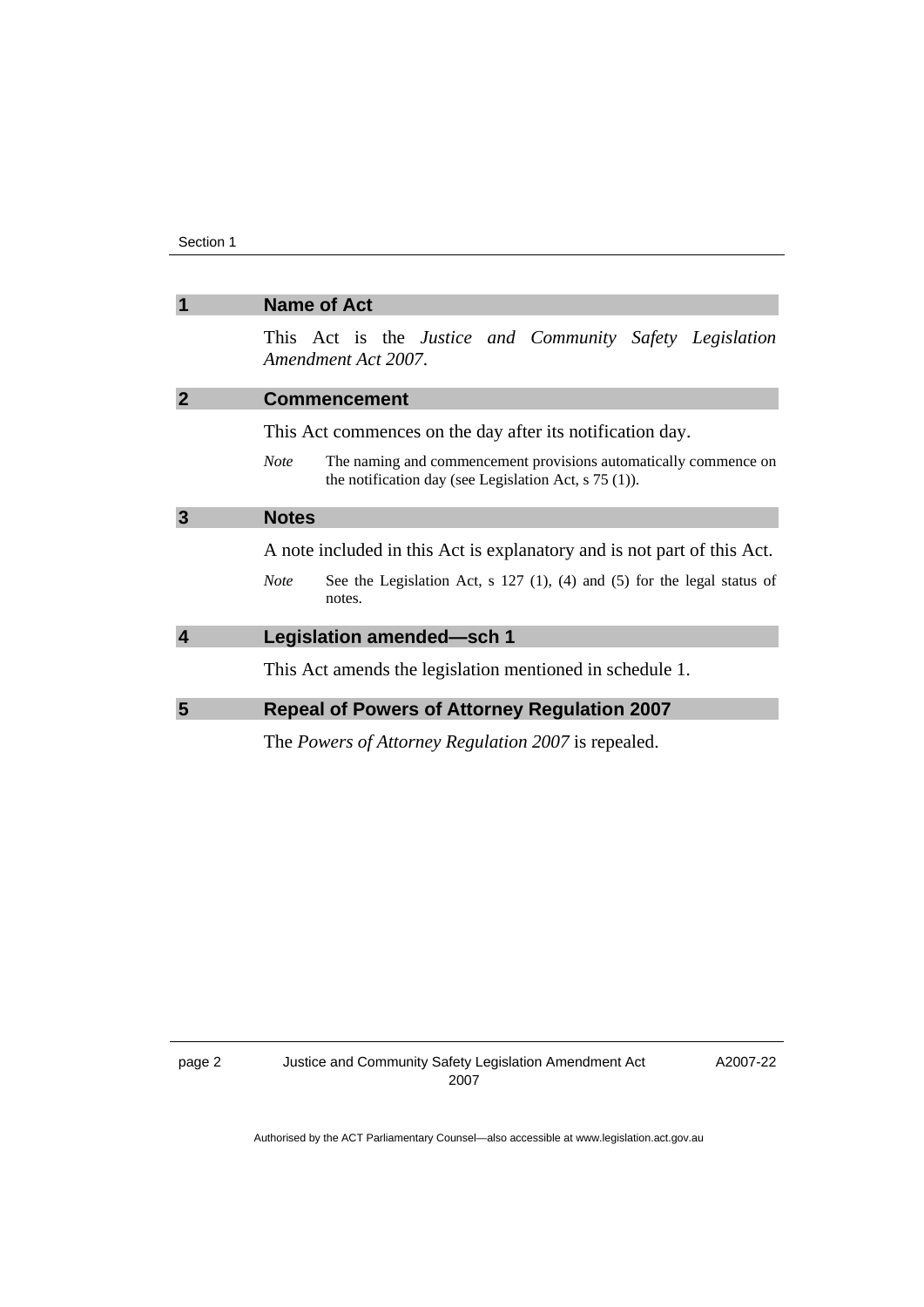Amendment [1.1]

# **Schedule 1 Legislation amended**

(see s 4)

# **Part 1.1 Agents Act 2003**

### **[1.1] Section 22 (1) (b) (ii)**

*substitute* 

(ii) pretends to be a licensed employment agent.

### **[1.2] Section 70 (2)**

*substitute* 

- (2) A licensed agent commits an offence if—
	- (a) the licensed agent—
		- (i) is employed to be responsible for the day-to-day management of another licensed agent's place of business; and
		- (ii) provides services for 2 or more licensed agents at the place; and
	- (b) the licensed agents to whom the services are provided are not in partnership with each other.

Maximum penalty: 100 penalty units.

A2007-22

page 3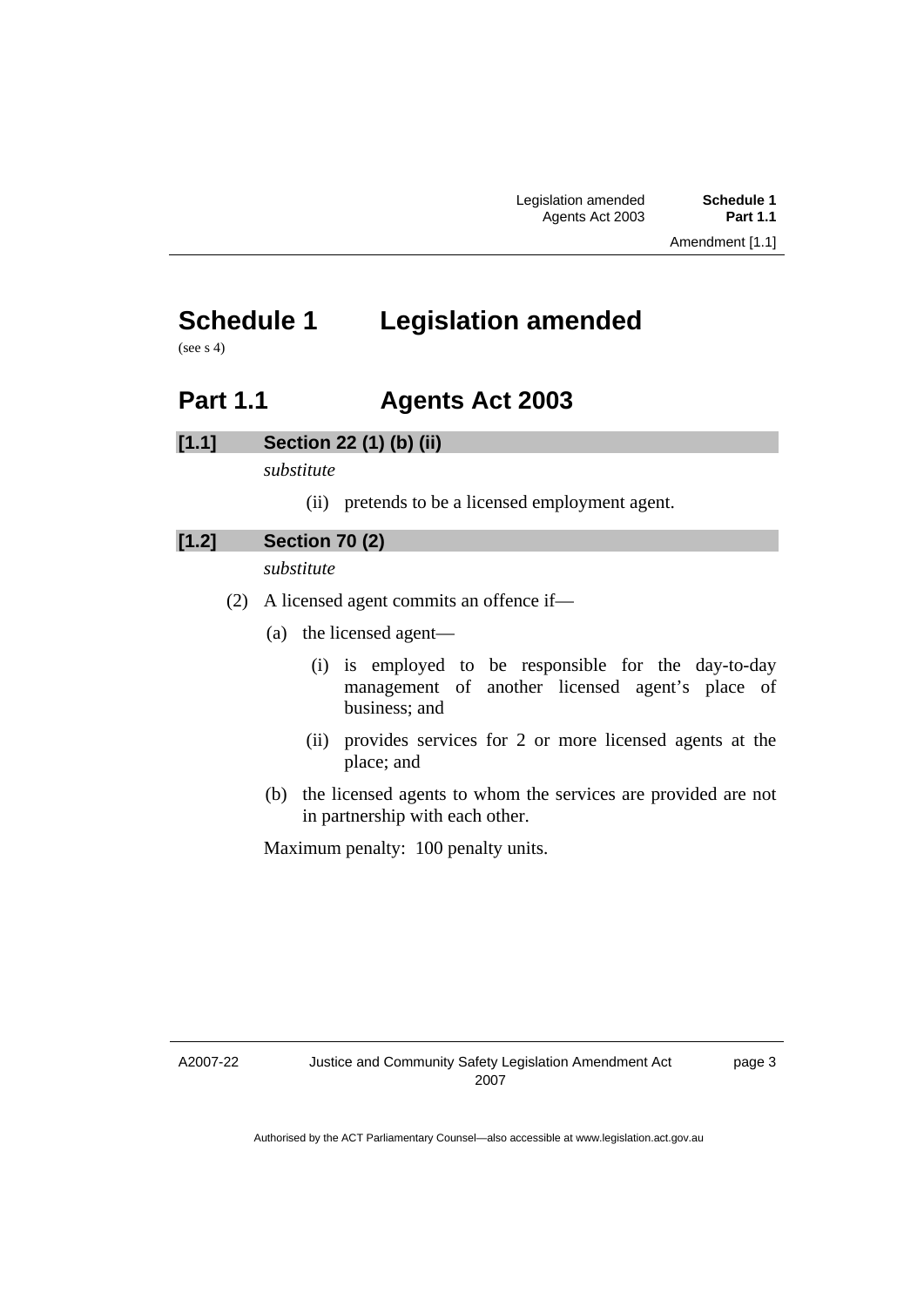**Schedule 1 Legislation amended**<br>**Part 1.2 Civil Law (Wrongs) A Part 1.2** Civil Law (Wrongs) Act 2002 Amendment [1.3]

# **Part 1.2 Civil Law (Wrongs) Act 2002**

### **[1.3] New section 16 (3A)**

*insert* 

- (3A) However, damages mentioned in subsection (3) (b) (i) may be recovered if—
	- (a) the cause of action related to a personal injury resulting from an asbestos-related disease; and
	- (b) the person gave notice under section 51 (Notice of claim) before the person's death; and
	- (c) the person died either—
		- (i) as a result of the asbestos-related disease; or
		- (ii) the asbestos-related disease was a contributing factor to the person's death.

## **[1.4] Section 16 (7), new definition of** *asbestos-related disease*

*insert* 

*asbestos-related disease* means any of the following diseases:

- (a) asbestosis;
- (b) asbestos induced carcinoma;
- (c) asbestos-related pleural diseases;
- (d) mesothelioma;
- (e) a disease prescribed by regulation.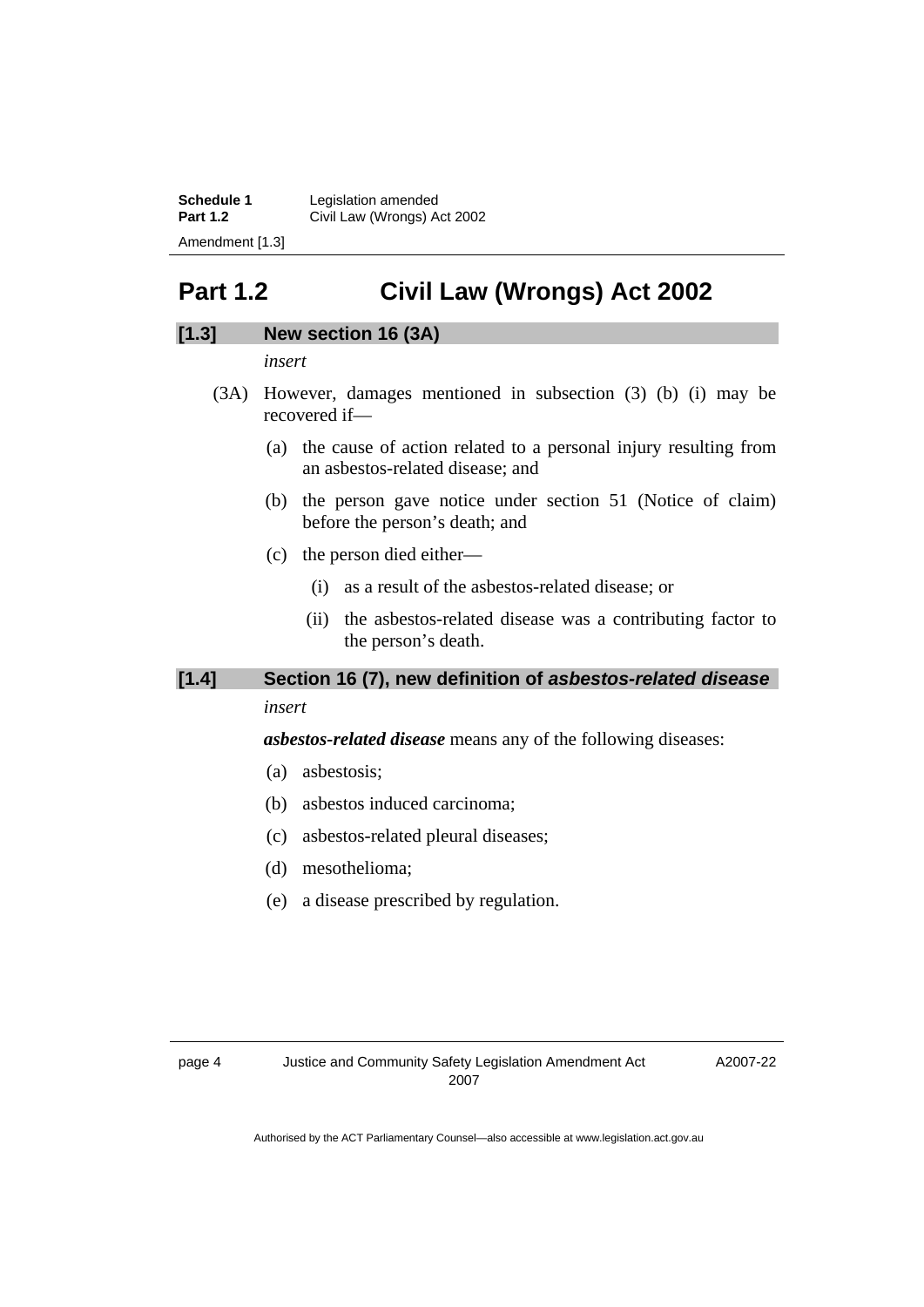Amendment [1.5]

### **[1.5] New section 84 (2) and (3)**

*insert* 

- (2) However, an expert who has provided a health service for a claimant in relation to the claim may also give expert medical evidence in the proceeding.
- (3) In this section:

*health service*—see the *Health Professionals Act 2004*, section 15.

### **[1.6] Section 97 (3)**

*substitute* 

- (3) For subsection (1) (a), the presumption can be rebutted if the injured person establishes, on the balance of probabilities, that—
	- (a) the injury suffered by the injured person was less serious than it would have been if the injured person had been wearing a seatbelt at the time of the accident; or
	- (b) the injured person was not capable of fastening a seatbelt without assistance from someone else.

### **[1.7] Schedule 4, section 4.2, new definitions of** *amount payable* **and** *costs*

### *insert*

*amount payable*, under an insurance policy in relation to an occupational liability—see section 4.2A.

*costs* includes fees, charges, disbursements and expenses.

A2007-22

page 5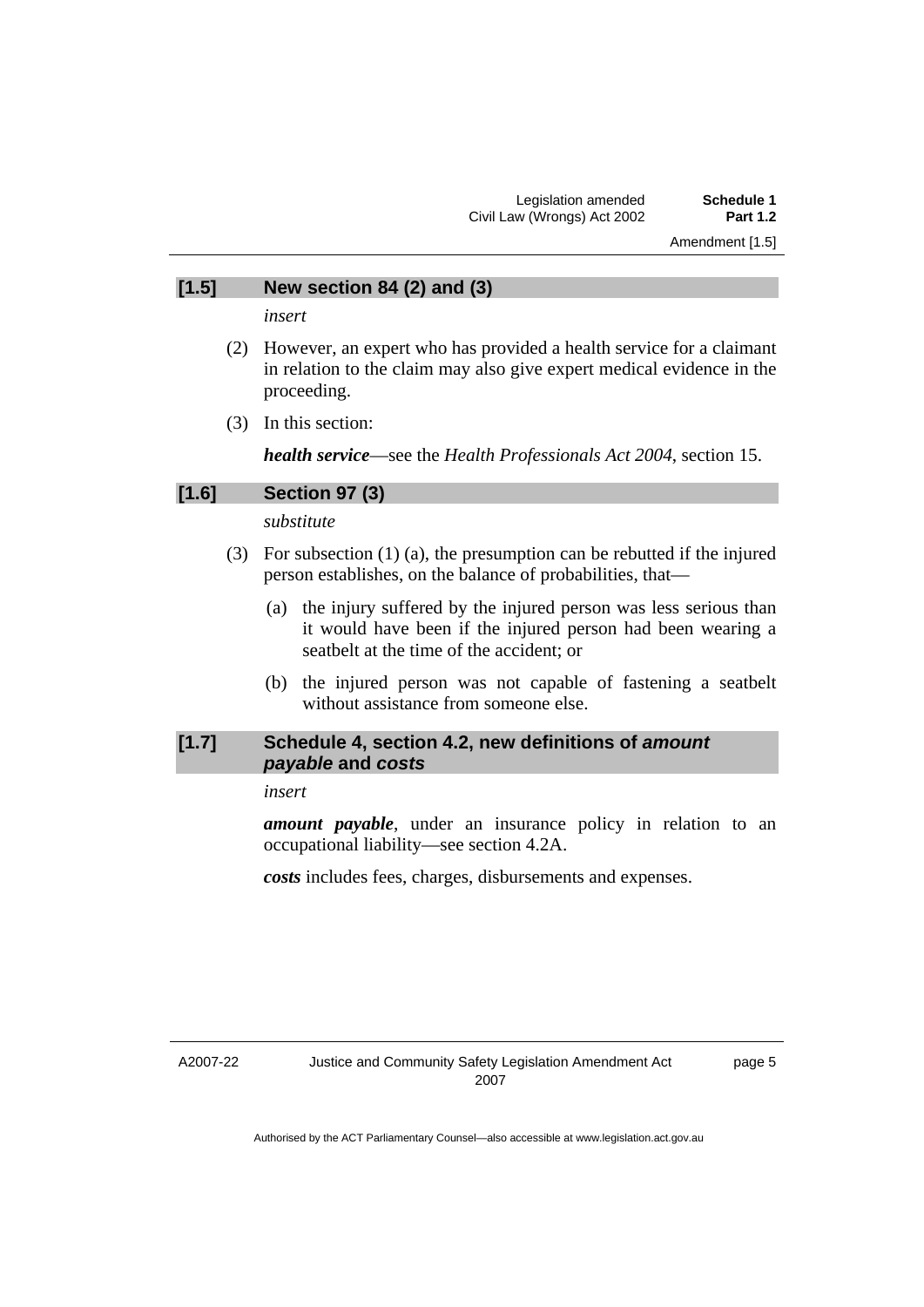**Schedule 1 Legislation amended**<br>**Part 1.2 Civil Law (Wrongs) A Part 1.2** Civil Law (Wrongs) Act 2002 Amendment [1.8]

### **[1.8] Schedule 4, section 4.2, definition of** *damages*

*substitute* 

*damages* means—

- (a) damages awarded in relation to a claim or counter-claim or claim by way of set-off; or
- (b) costs in relation to the proceedings ordered to be paid in relation to such an award (other than costs incurred in enforcing a judgment or incurred on an appeal made by a defendant); or
- (c) any interest payable on the amount of the damages or costs.

### **[1.9] Schedule 4, new section 4.2A**

*insert* 

## **4.2A** *Amount payable* **under an insurance policy—sch 4**  In this schedule:

*amount payable*, under an insurance policy in relation to an occupational liability, includes—

- (a) defence costs payable in relation to a claim, or notification that may lead to a claim (other than reimbursement of the defendant for time spent in relation to the claim), but only if the costs are payable out of the one sum insured under the policy in relation to the occupational liability; and
- (b) the amount payable under or in relation to the policy by way of excess.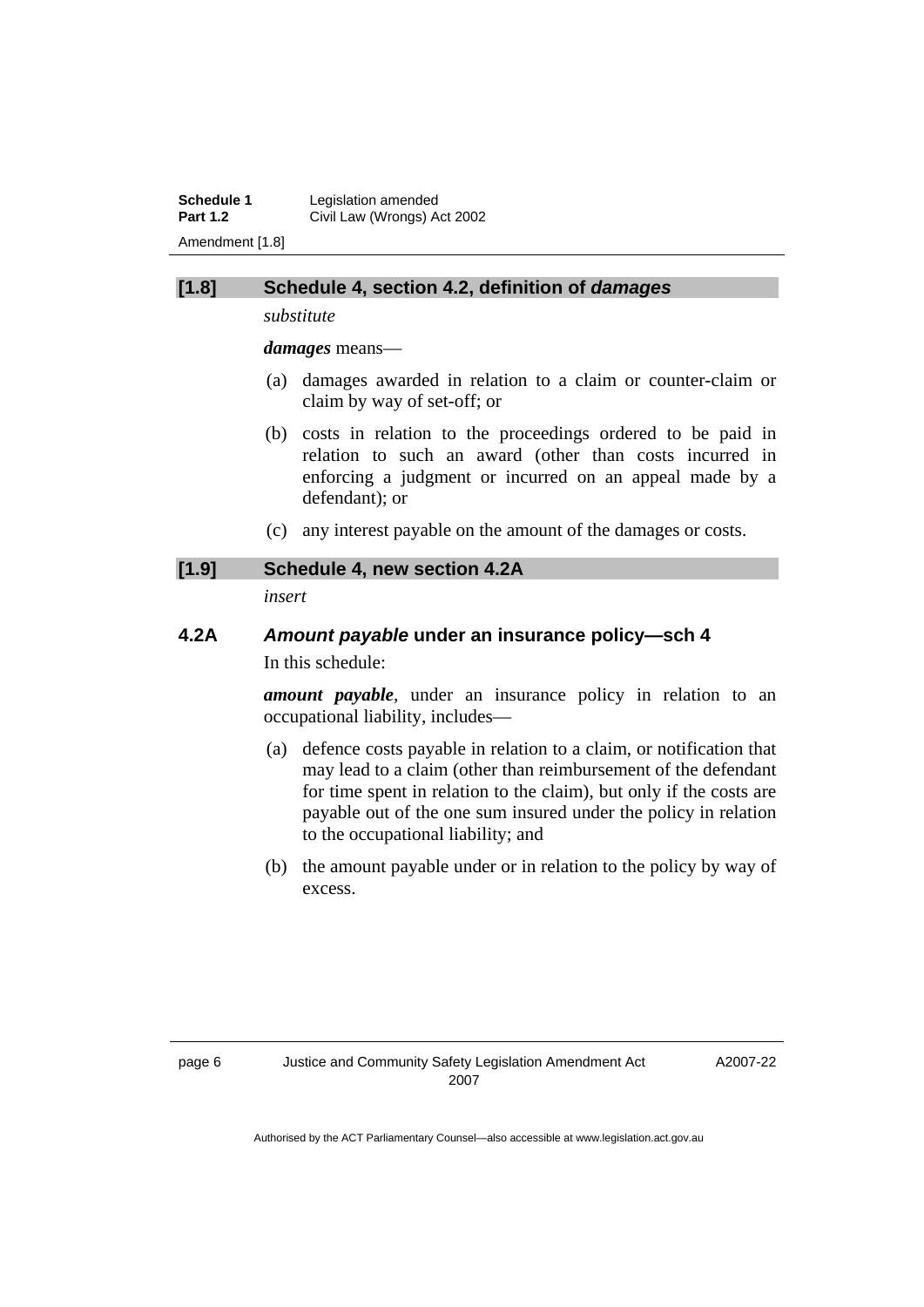Amendment [1.10]

### **[1.10] Schedule 4, section 4.17**

*substitute* 

### **4.17 Limitation of liability by insurance arrangements**

A person to whom a scheme applies, and against whom a proceeding relating to occupational liability is brought, is not liable in damages in relation to the cause of action above the monetary ceiling if the person can satisfy the court that—

- (a) the person has the benefit of an insurance policy insuring the person against the occupational liability to which the cause of action relates; and
- (b) the amount payable under the policy for the occupational liability is at least the amount of the monetary ceiling stated in the scheme in relation to the class of person and the kind of work to which the cause of action relates.

### **[1.11] Schedule 4, section 4.18 (a)**

*omit* 

when the act or omission giving rise to the cause of action happened

### **[1.12] Schedule 4, section 4.18 (b) (ii)**

*substitute* 

 (ii) the net current market value of the business assets and the amount payable under the policy for the occupational liability, if combined, would total an amount that is at least the amount of the monetary ceiling stated in the scheme in relation to the class of person and the kind of work to which the cause of action relates.

A2007-22

page 7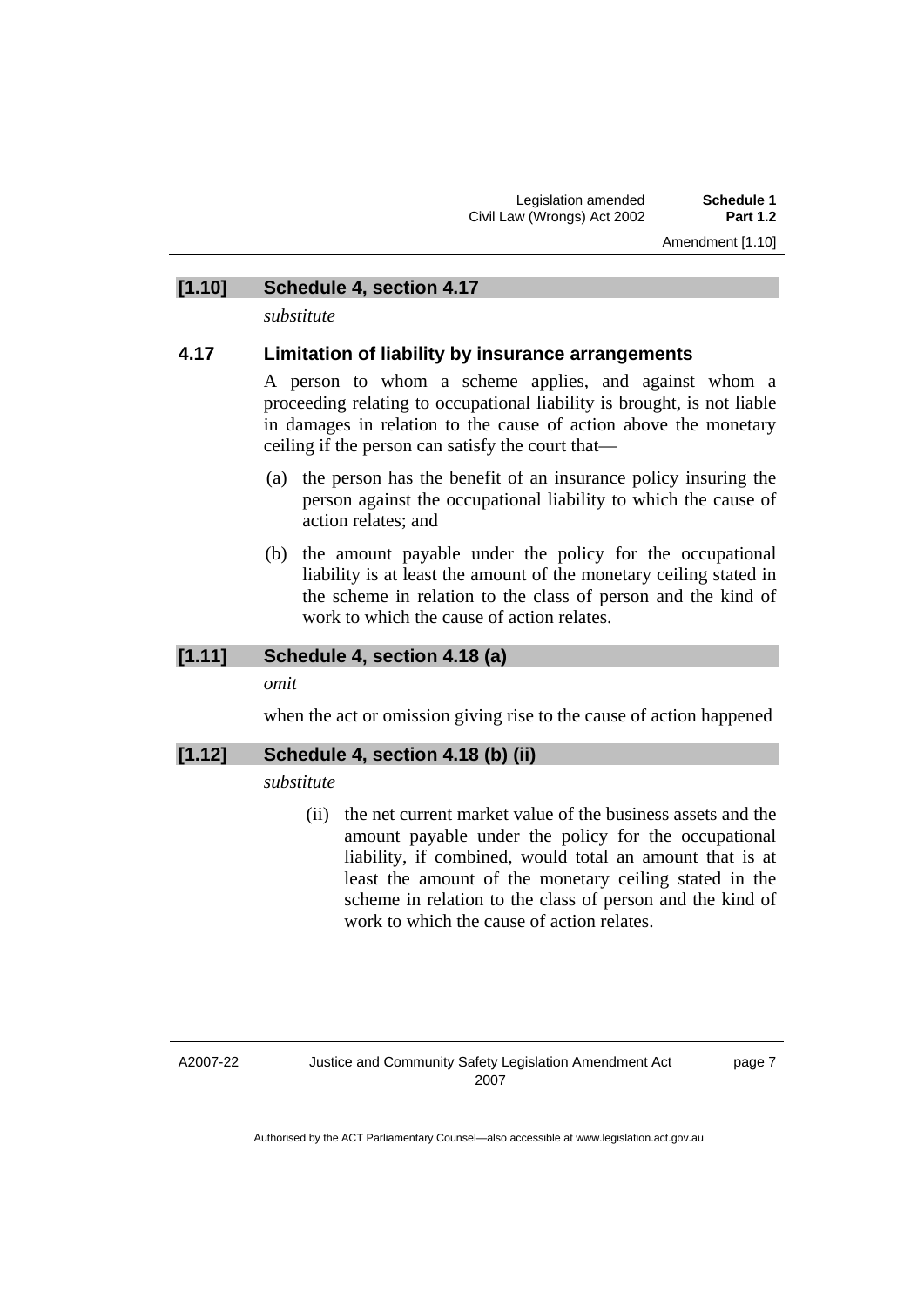**Schedule 1 Legislation amended**<br>**Part 1.2 Civil Law (Wrongs) A Part 1.2** Civil Law (Wrongs) Act 2002 Amendment [1.13]

### **[1.13] Schedule 4, section 4.19 (1) (a) (ii)**

*substitute* 

 (ii) under which the amount payable for the occupational liability is at least an amount (the *limitation amount*) that is a reasonable charge for the services provided by the person or which the person failed to provide and to which the cause of action relates, multiplied by the multiple stated in the scheme in relation to the class of person and the kind of work to which the cause of action relates; or

### **[1.14] Schedule 4, section 4.19 (1) (c) (ii)**

*substitute* 

 (ii) the net current market value of the assets and the amount payable under the policy for the occupational liability, if combined, would total an amount that is at least the limitation amount.

### **[1.15] Schedule 4, new section 4.22A**

*insert* 

### **4.22A Liability in damages not reduced to below relevant limit**

The liability in damages of a person to whom a scheme applies is not reduced below the relevant limitation imposed by a scheme in force under this schedule because the amount available to be paid to the claimant under the insurance policy required for this schedule for the liability is less than the relevant limitation.

*Note* Section 4.2A allows a defence costs inclusive policy for this schedule, which may reduce the amount available to be paid to a client for occupational liability covered by the policy. Section 4.22A makes it clear that this does not reduce the cap on the liability of the scheme participant to the client, and accordingly the scheme participant will continue to be liable to the client for any difference between the amount payable to the client under the policy and the amount of the cap.

A2007-22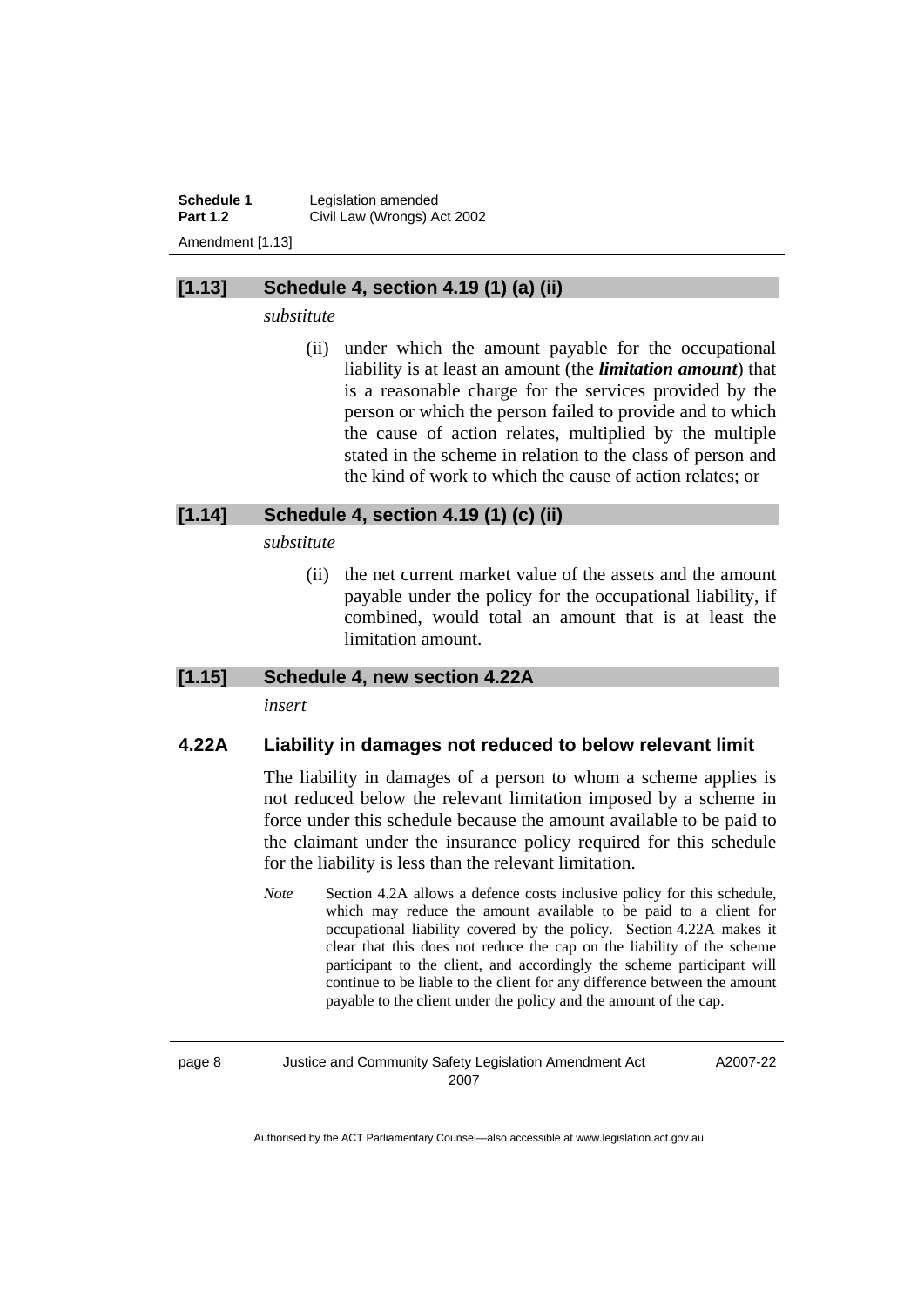Amendment [1.16]

*omit* 

when the act or omission happened

*substitute* 

when the act or omission giving rise to the cause of action concerned happened

### **[1.17] Schedule 4, new section 4.59A**

**[1.16] Schedule 4, section 4.24 (2)** 

*insert* 

### **4.59A Validation of schemes etc**

- (1) A scheme approved under this schedule before the commencement of the *Justice and Community Safety Legislation Amendment Act 2007* (the *amending Act*) is taken to be, and always to have been, a valid scheme if it would have been valid had the amendments made by the amending Act been in force when the scheme was approved.
- (2) Anything done or omitted to be done in relation to such a scheme is taken to be, and always to have been, validly done or omitted.
- (3) In particular, an insurance policy required by this schedule before a limitation on liability in damages of a person to whom such a scheme applies is reduced is taken to comply, and always to have complied, with this schedule if it would have complied had the amendments made by the amending Act been in force when the policy was issued.
- (4) This section extends to proceedings pending in a court on the commencement of this section.

page 9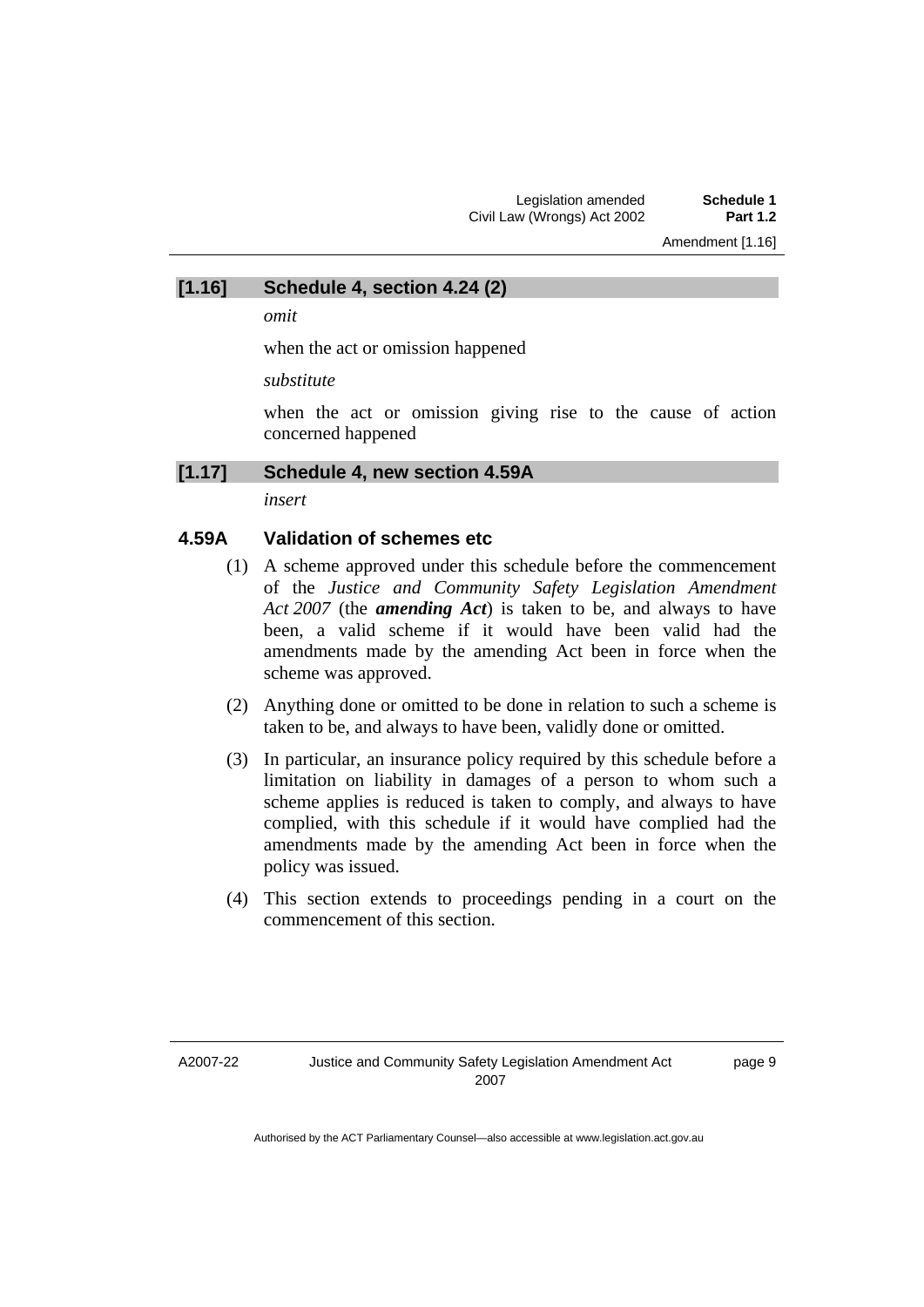**Schedule 1** Legislation amended<br>**Part 1.2** Civil Law (Wrongs) A **Civil Law (Wrongs) Act 2002** Amendment [1.18]

### **[1.18] Dictionary, new definition of** *amount payable*

*insert* 

*amount payable*, under an insurance policy in relation to an occupational liability, for schedule 4 (Professional standards)—see schedule 4, section 4.2A.

### **[1.19] Dictionary, definition of** *costs*

*substitute* 

*costs*—

- (a) for chapter 14 (Limitations on legal costs)—see section 180; and
- (b) for schedule 4 (Professional standards)—see schedule 4, section 4.2.

A2007-22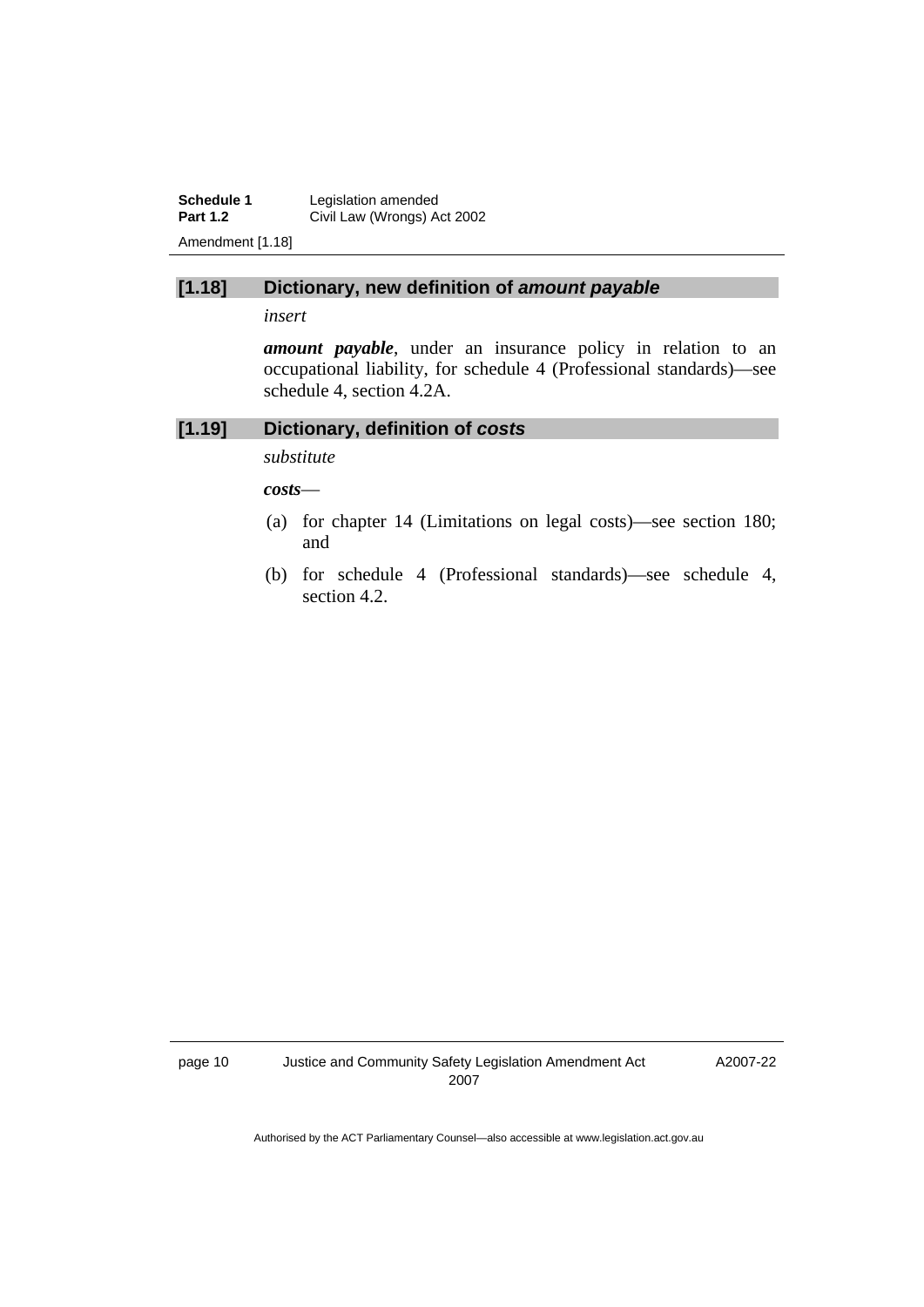Amendment [1.20]

# **Part 1.3 Classification (Publications, Films and Computer Games) (Enforcement) Regulation 1995**

### **[1.20] Section 2**

*omit everything before paragraph (a), substitute* 

### **2 Prescribed areas for X 18+ films—Act, s 9 (2) (c) and s 21 (b)**

The following areas are prescribed:

# **Part 1.4 Community Title Act 2001**

**[1.21] Section 52 (4)**  *omit*  section 7 *substitute*  section 8

# **Part 1.5 Crimes Act 1900**

| [1.22] | Section 441 (10), definition of prescribed penalty |
|--------|----------------------------------------------------|
|        | omit                                               |
|        | 1 penalty unit                                     |
|        | substitute                                         |
|        | \$100                                              |
|        |                                                    |

### A2007-22 Justice and Community Safety Legislation Amendment Act 2007 page 11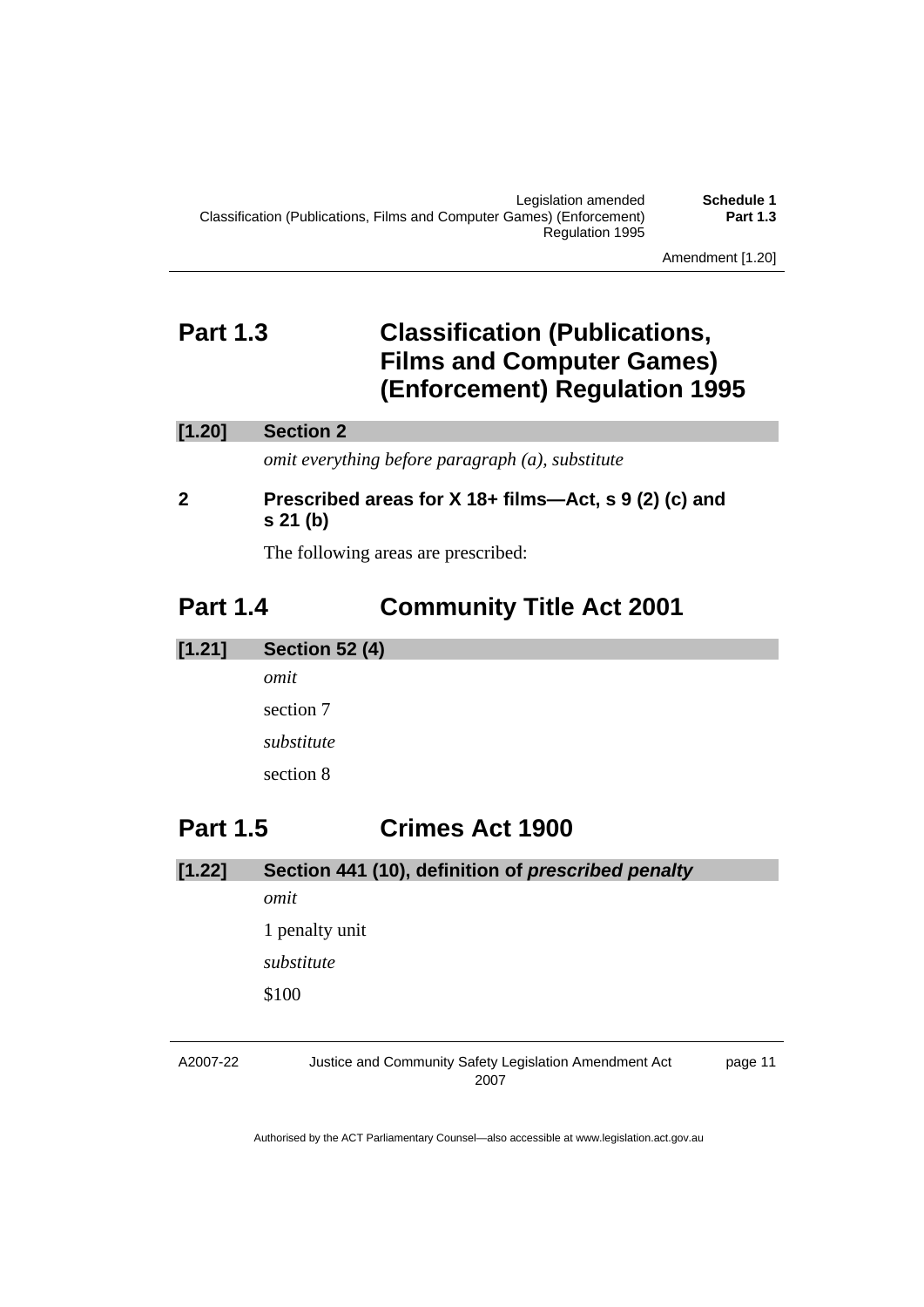| Schedule 1       | Legislation amended |
|------------------|---------------------|
| <b>Part 1.6</b>  | Criminal Code 2002  |
| Amendment [1.23] |                     |

# **Part 1.6 Criminal Code 2002**

### **[1.23] Section 10 (1), definition of** *default application date*

*omit* 

1 July 2007

*substitute* 

1 July 2009

### **[1.24] Section 300, definition of** *territory public official***, new paragraph (k)**

*insert* 

 (k) an authorised person, or a territory service authorised person, under the *Utilities Act 2000*.

# **Part 1.7 Criminal Code Regulation 2005**

**[1.25] Section 4A** 

*omit* 

# **Part 1.8 Discrimination Act 1991**

### **[1.26] New section 77A**

*insert* 

### **77A Power to strike out complaints**

Despite section 77, the tribunal may refuse to hear, or further hear, a complaint if the complainant fails to comply with a reasonable direction of the tribunal in relation to the hearing of the complaint.

page 12 Justice and Community Safety Legislation Amendment Act 2007

A2007-22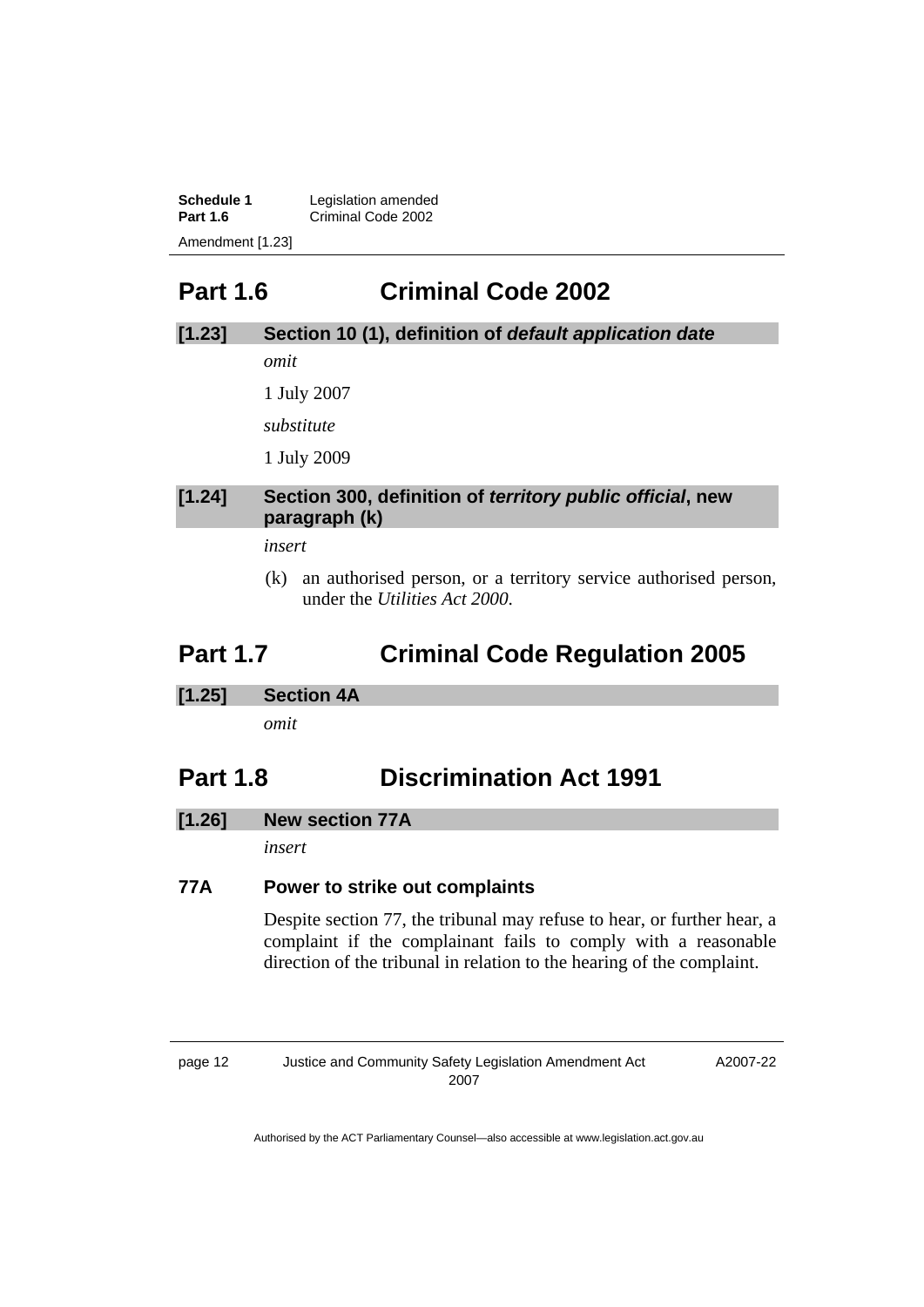# **[1.27] Dictionary, definition of** *compulsory conference*

*omit* 

# **Part 1.9 Domestic Violence Agencies Act 1986**

### **[1.28] Sections 6, 7 and 8**

*substitute* 

### **6 Membership of council**

- (1) The council consists of—
	- (a) the coordinator; and
	- (b) 12 other members (each of whom is an *appointed member*) appointed by the Minister.
		- *Note 1* For the making of appointments (including acting appointments), see the Legislation Act, pt 19.3.
		- *Note 2* In particular, a person may be appointed for a particular provision of a law (see Legislation Act, s 7 (3)) and an appointment may be made by naming a person or nominating the occupant of a position (see Legislation Act s 207).
		- *Note 3* Certain Ministerial appointments require consultation with a Legislative Assembly committee and are disallowable (see Legislation Act, div 19.3.3).
- (2) The appointed members must consist of—
	- (a) at least 6 people as community members, including—
		- (i) at least 1 person who the Minister considers is capable of representing the views and interests of people of Aboriginal and Torres Strait Islands descent; and

A2007-22

page 13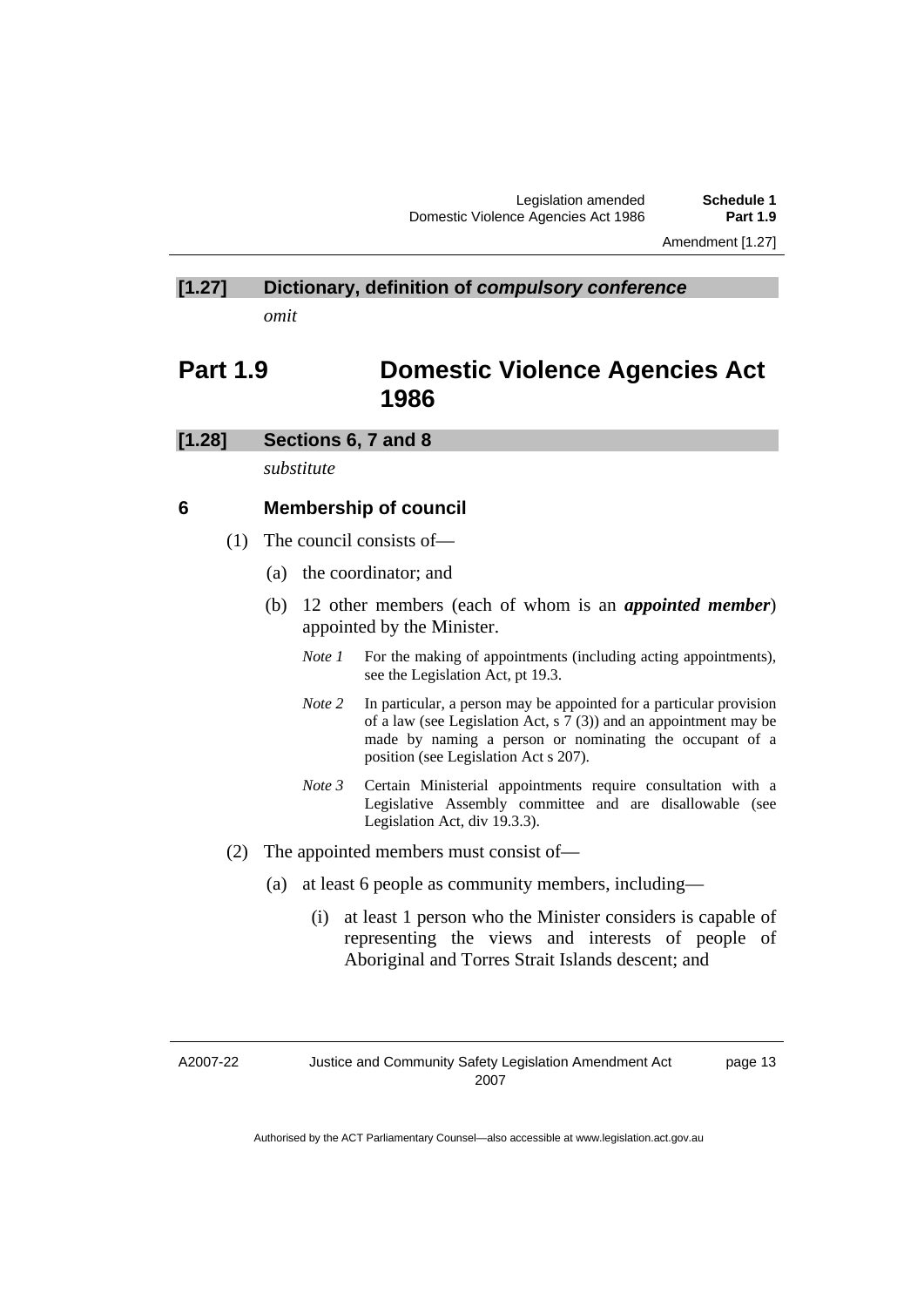- (ii) at least 1 person who the Minister considers is capable of representing the views and interests of people of non-English speaking background; and
- (iii) at least 1 representative of the Domestic Violence Crisis Service Incorporated; and
- (b) other people who are—
	- (i) statutory office holders; or
	- (ii) public servants; or
	- (iii) police officers.
- (3) The instrument making or evidencing the appointment of a person as an appointed member must state the capacity in which the person is appointed.
- (4) The Minister may appoint a person to the council as a community member only if the Minister considers that the person is familiar with the views and interests of the community on matters relating to domestic violence and is capable of representing those views and interests.
- (5) The Minister may appoint a statutory office holder to the council only if satisfied that the exercise of the functions of the office requires its holder to have experience and expertise that would assist the council to exercise its functions.
- (6) The Minister may appoint a public servant or police officer to the council only if—
	- (a) the person has a position the functions of which involve dealing with matters that are relevant to a function of the council; and
	- (b) the Minister considers that the person has the experience and expertise that would assist the council to exercise its functions.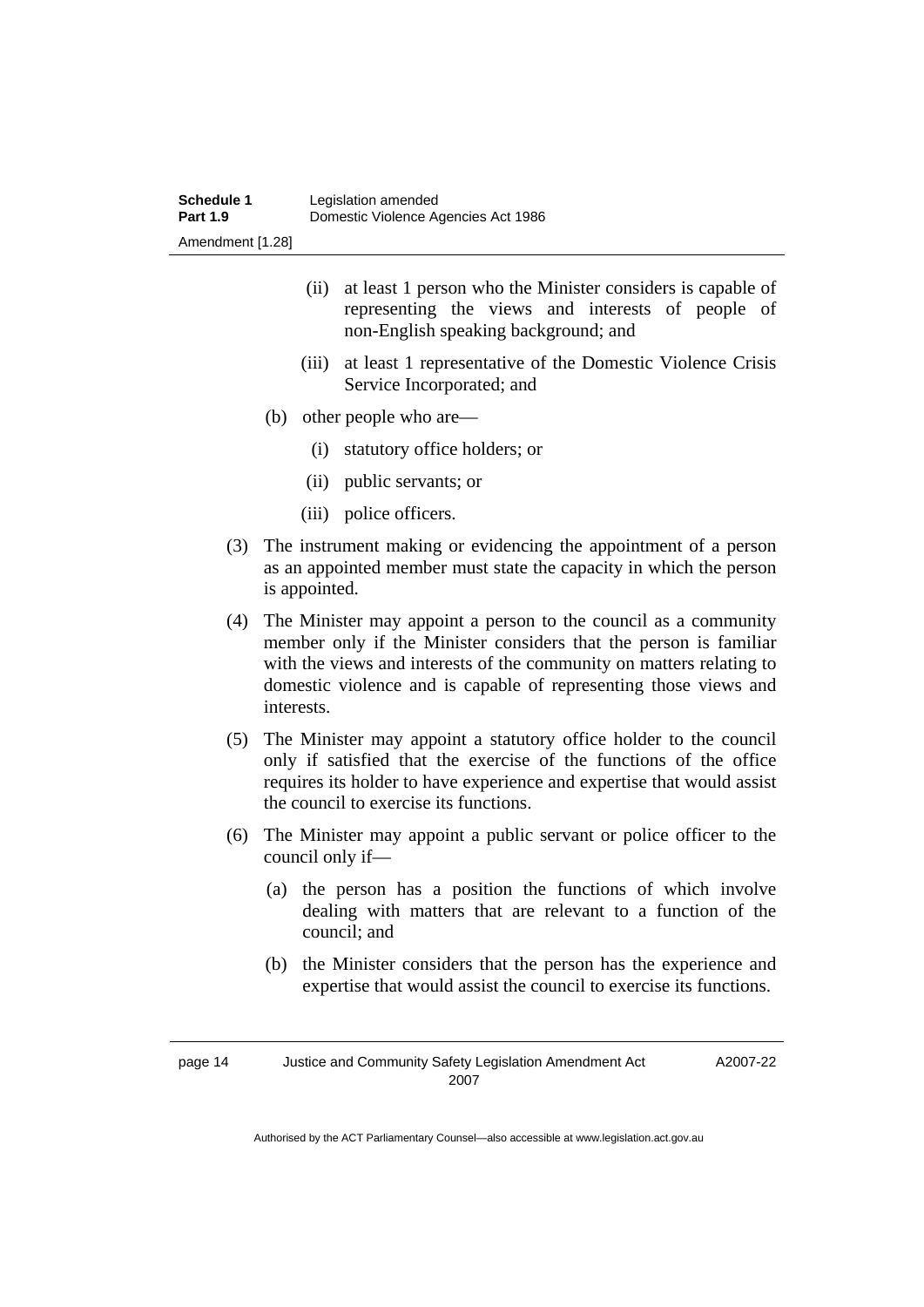Amendment [1.28]

### **6A Chairperson of council**

The Minister must appoint an appointed member as chairperson of the council.

*Note* For the making of appointments (including acting appointments), see the Legislation Act, pt 19.3.

### **7 Appointed members' term**

An appointed member must not be appointed for more than 3 years.

*Note* A person may be reappointed to a position if the person is eligible to be appointed to the position (see Legislation Act, s 208 and dict, pt 1, def of *appoint*).

### **8 Ending of appointed member appointments**

- (1) A person appointed as a member because the person is a statutory office holder stops being a member if the person stops being the statutory office holder.
- (2) A person appointed as a member because the person is a public servant or police officer stops being a member if the person ceases to occupy the office mentioned in section 6 (6) (a).
- (3) The Minister must end the appointment of an appointed member—
	- (a) for misbehaviour; or
	- (b) for physical or mental incapacity; or
	- (c) if the member becomes bankrupt or executes a personal insolvency agreement; or
	- (d) if the member is absent, without the permission of the chairperson, from—
		- (i) 3 consecutive meetings of the council; or
		- (ii) 4 out of 6 consecutive meetings of the council; or

A2007-22 Justice and Community Safety Legislation Amendment Act 2007 page 15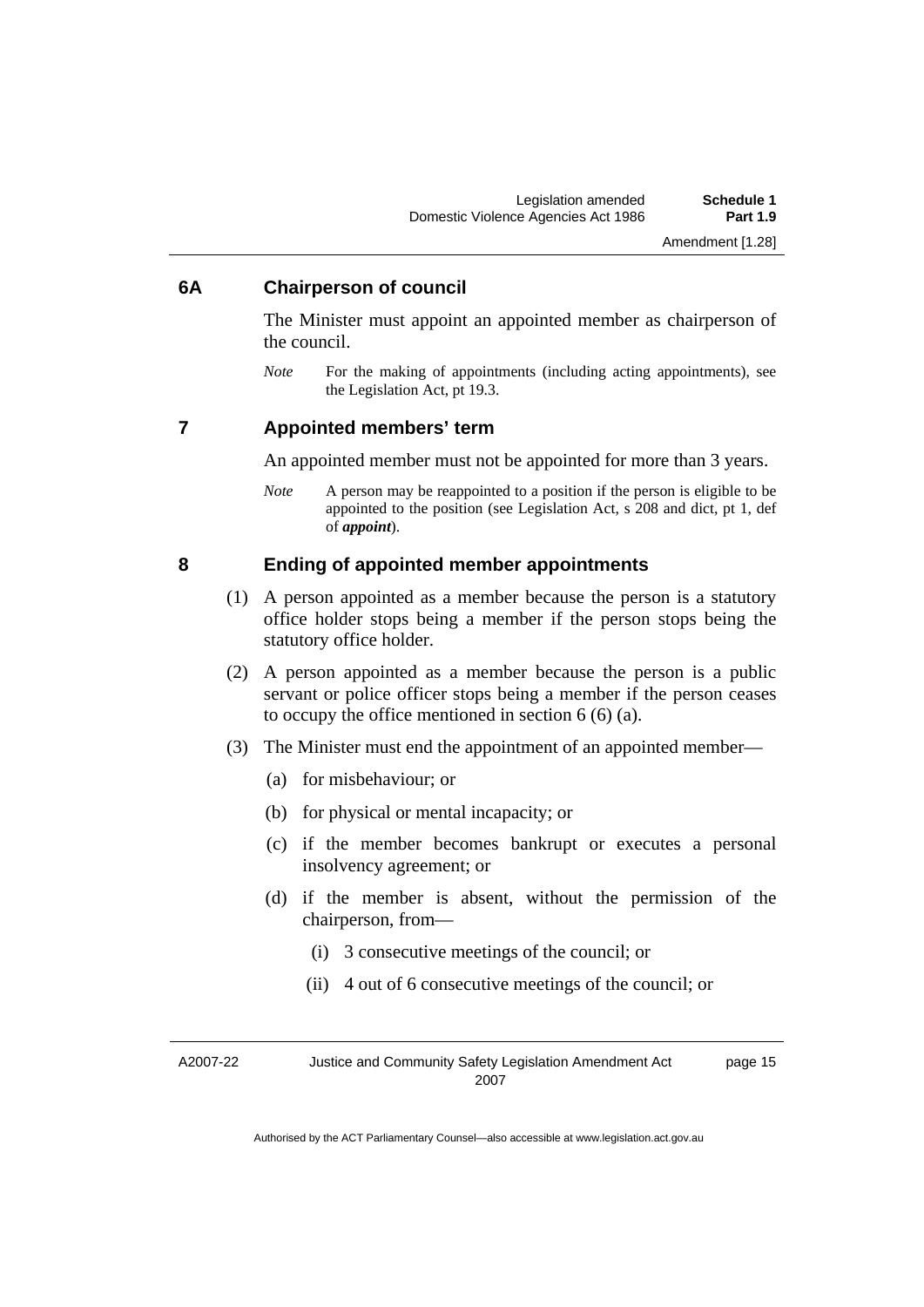- (e) if the member is convicted, in the ACT, of an offence punishable by imprisonment for at least 1 year; or
- (f) if the member is convicted outside the ACT, in Australia or elsewhere, of an offence that, if it had been committed in the ACT, would have been punishable by imprisonment for at least 1 year.
- *Note* A person's appointment also ends if the person resigns (see Legislation Act, s 210).

### **[1.29] Dictionary, definition of** *appointed member*

*substitute* 

*appointed member*—see section 6 (1).

# **[1.30] Dictionary, definition of** *member*

*substitute* 

*member* means a member of the council.

# **Part 1.10 Human Rights Commission Act 2005**

### **[1.31] New section 6 (aa)**

### *insert*

 (aa) to promote understanding and acceptance of, and compliance with, the *Discrimination Act 1991* and the *Human Rights Act 2004*;

### **[1.32] Section 6 (d)**

### *substitute*

 (d) to promote an awareness of the rights and responsibilities of users and providers of services to which this Act relates;

page 16 Justice and Community Safety Legislation Amendment Act 2007 A2007-22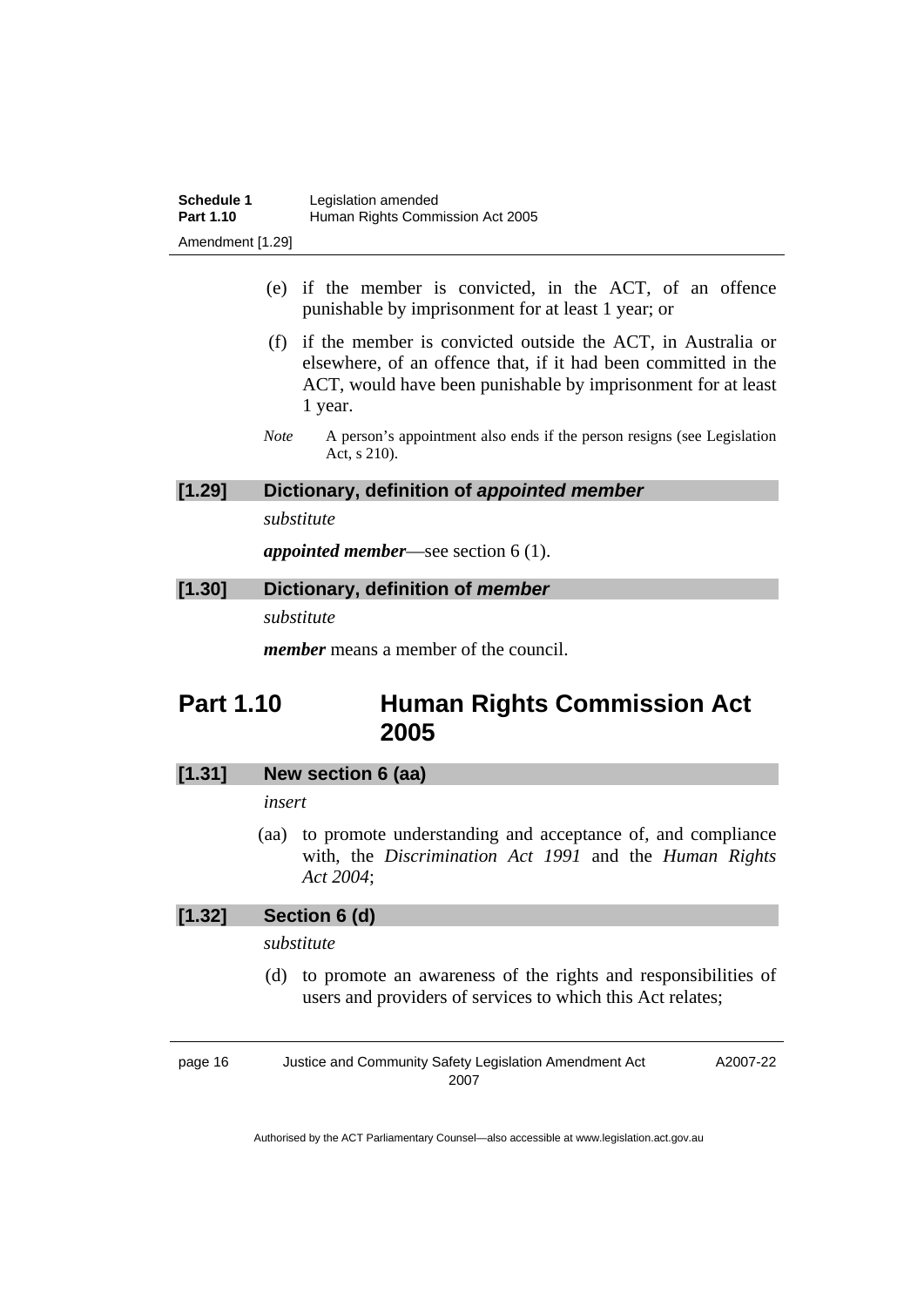Amendment [1.33]

### **[1.33] Section 6 (f)**

*omit* 

## **Part 1.11 Judicial Commissions Act 1994**

### **[1.34] Section 61**

*substitute* 

### **61 Reports of proceedings—protection**

- (1) The proceedings of a hearing before a commission are taken to be proceedings of public concern for the *Civil Law (Wrongs) Act 2002*, section 139 (Defences of fair report of proceedings of public concern).
- (2) Subsection (1) does not apply in relation to the publication of a report of proceedings, or a part of proceedings, if a direction given under section 37 (3) restricts publication of the proceedings or part of them and the publication of the report contravenes the direction.

# **Part 1.12 Powers of Attorney Act 2006**

### **[1.35] Section 12, example 2**

### *substitute*

2 donations (other than donations of non-regenerative tissue) under the *Transplantation and Anatomy Act 1978* by the principal to someone else

### **[1.36] Section 13 heading**

*substitute* 

### **13 Appointment of attorneys**

A2007-22

Justice and Community Safety Legislation Amendment Act 2007

page 17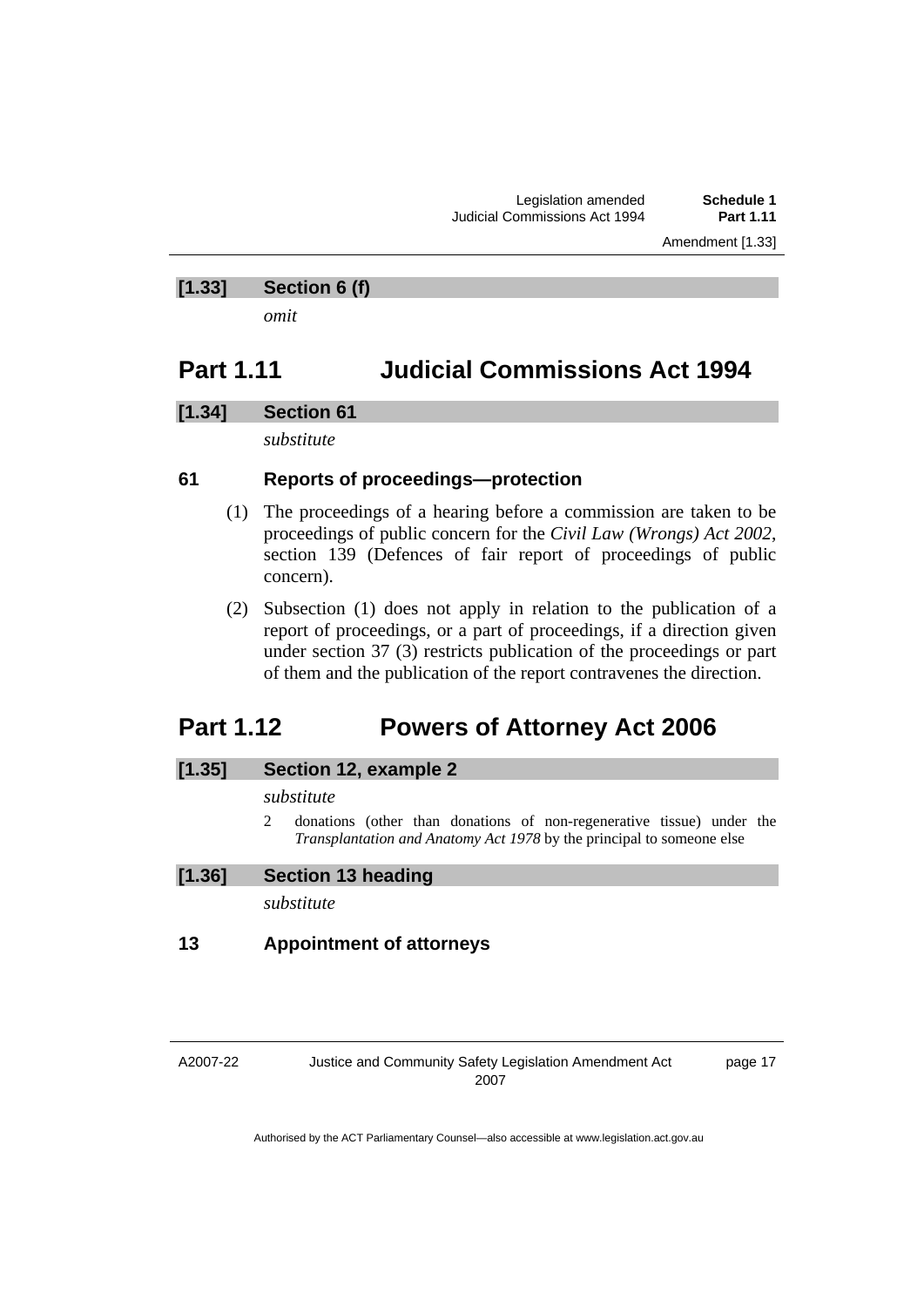**Schedule 1** Legislation amended<br>**Part 1.12** Powers of Attorney A Powers of Attorney Act 2006 Amendment [1.37]

### **[1.37] Section 13 (1) and (2)**

*omit* 

authorise

*substitute* 

appoint

### **[1.38] Section 13 (3)**

*substitute* 

 (3) However, an adult must not, by a power of attorney, appoint a child as an attorney.

### **[1.39] Section 15**

*substitute* 

### **15 Appointment of attorneys by name or position**

A principal may appoint a person to act under a power of attorney  $by-$ 

- (a) naming the person; or
- (b) nominating the occupant of a position (however described), at a particular time or from time to time.
- *Note* The principal may revoke a power of attorney if the principal has decision-making capacity.

**[1.40] Section 21 (1) (b) and (2) (b)**  *omit*  authorised *substitute*  appointed

page 18 Justice and Community Safety Legislation Amendment Act 2007

A2007-22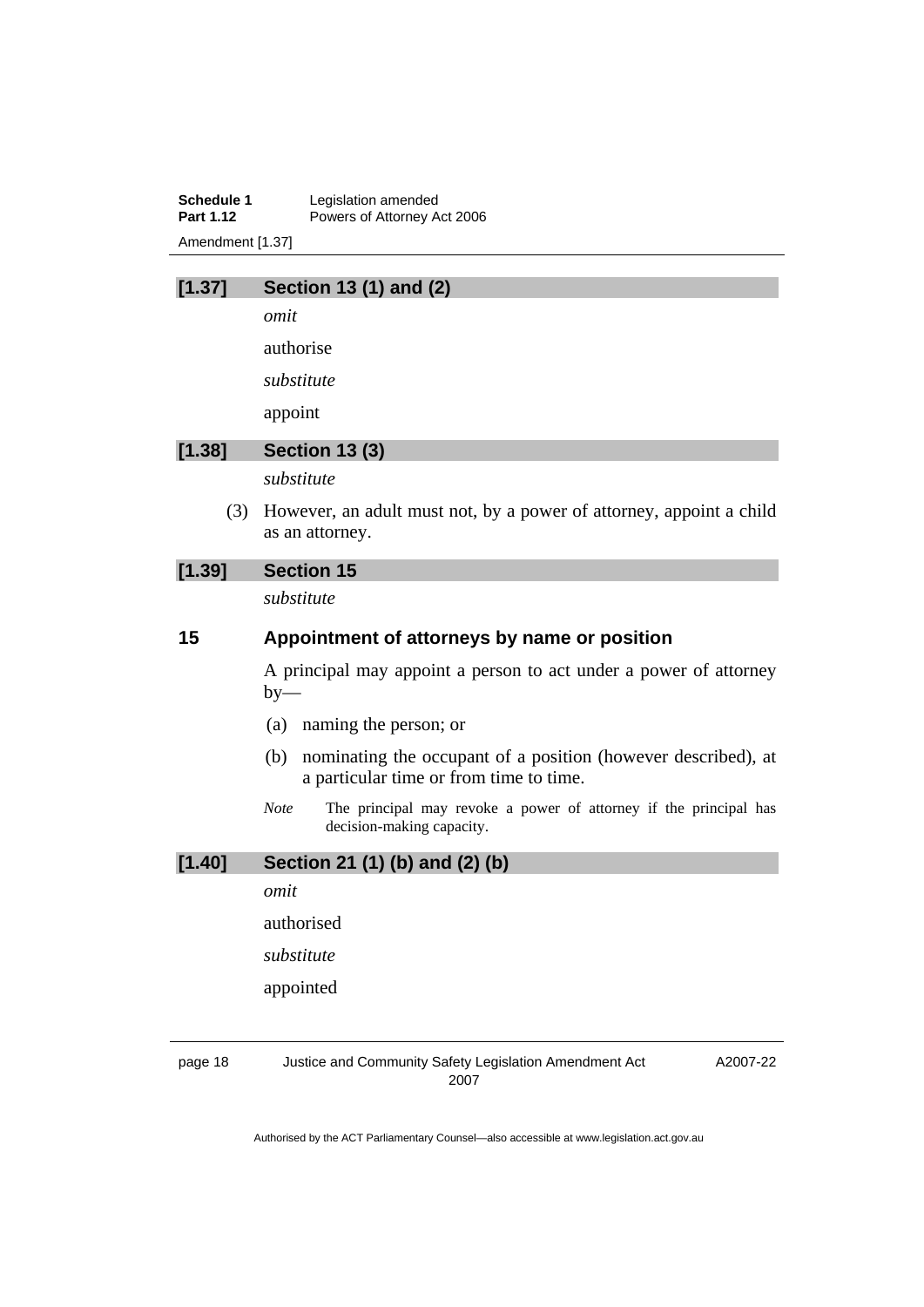Amendment [1.41]

### **[1.41] Section 22 (2) (d)**

*substitute* 

 (d) at the time the principal gave the direction to sign the power of attorney, the principal appeared to the witness to understand the nature and effect of making the power of attorney.

### **[1.42] Part 3.3 heading**

*substitute* 

## **Part 3.3 Authorisation of 2 or more attorneys**

| $[1.43]$ | <b>Section 25 heading</b> |  |
|----------|---------------------------|--|
|----------|---------------------------|--|

*substitute* 

### **25 Authorisation of 2 or more attorneys under power of attorney**

### **[1.44] Section 31 (2)**

*substitute* 

 (2) While the principal has decision-making capacity, the power of attorney operates as a general power of attorney in relation to property matters.

### **[1.45] Section 36 (b)**

*substitute* 

(b) making or revoking a power of attorney for the principal;

page 19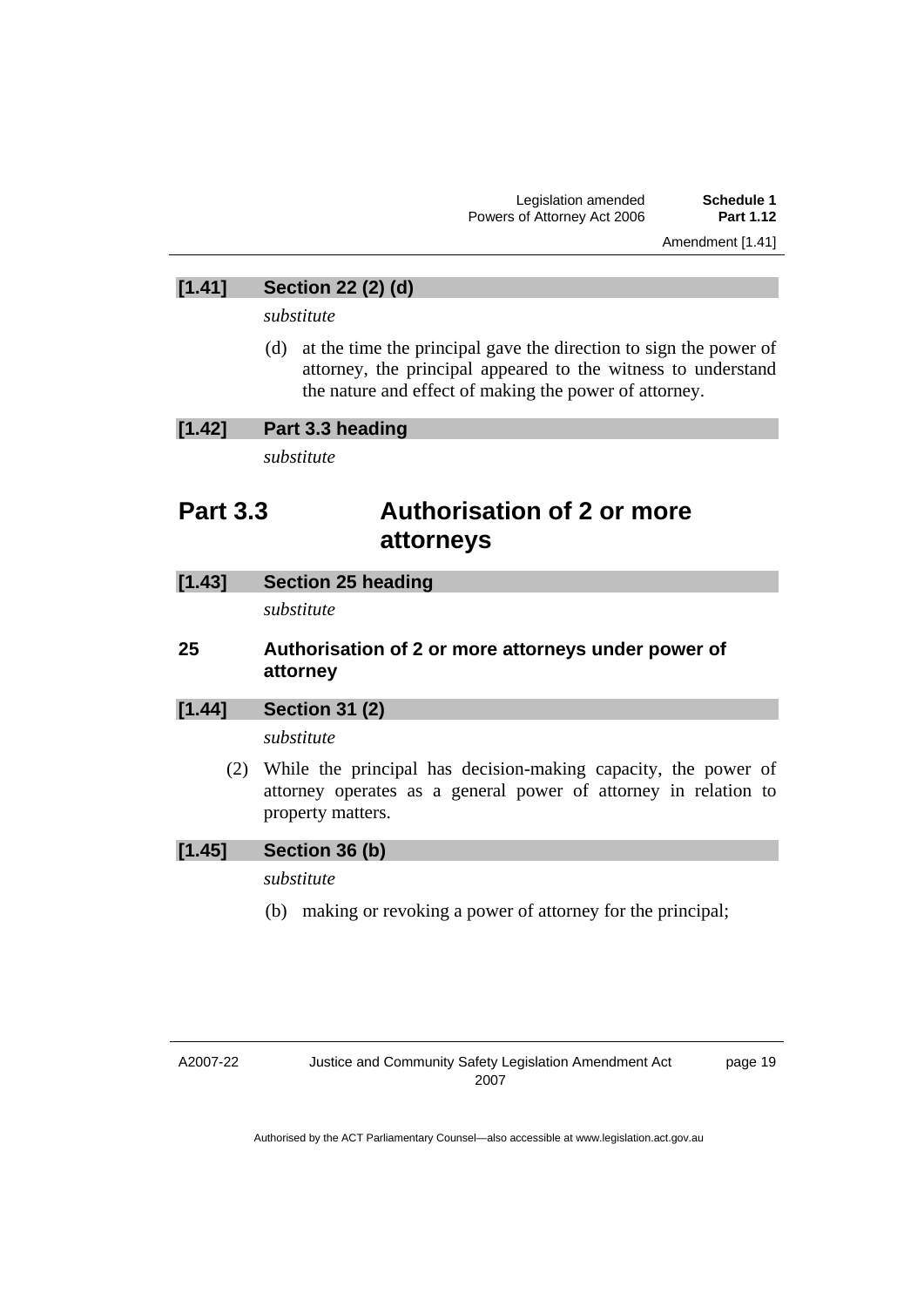| Schedule 1       | Legislation amended                       |
|------------------|-------------------------------------------|
| Part 1.13        | Powers of Attorney Regulation 2007 (No 2) |
| Amendment [1.46] |                                           |

| [1.46] | <b>Sections 43 (1) and 53</b>       |
|--------|-------------------------------------|
|        | omit                                |
|        | authorisation                       |
|        | substitute                          |
|        | appointment                         |
| [1.47] | <b>Section 83 heading</b>           |
|        | substitute                          |
|        |                                     |
| 83     | <b>Assistance by public trustee</b> |
| [1.48] | <b>Section 83 (3)</b>               |
|        | omit                                |
|        | must                                |
|        | substitute                          |
|        | may                                 |

# **Part 1.13 Powers of Attorney Regulation 2007 (No 2)**

| [1.49]                  | <b>Section 4 heading</b>                                 |
|-------------------------|----------------------------------------------------------|
|                         | substitute                                               |
| $\overline{\mathbf{4}}$ | Modification of Act, ch 20, new section 152B--Act, s 156 |
| [1.50]                  | Section 4, new section 152C                              |
|                         | omit                                                     |

A2007-22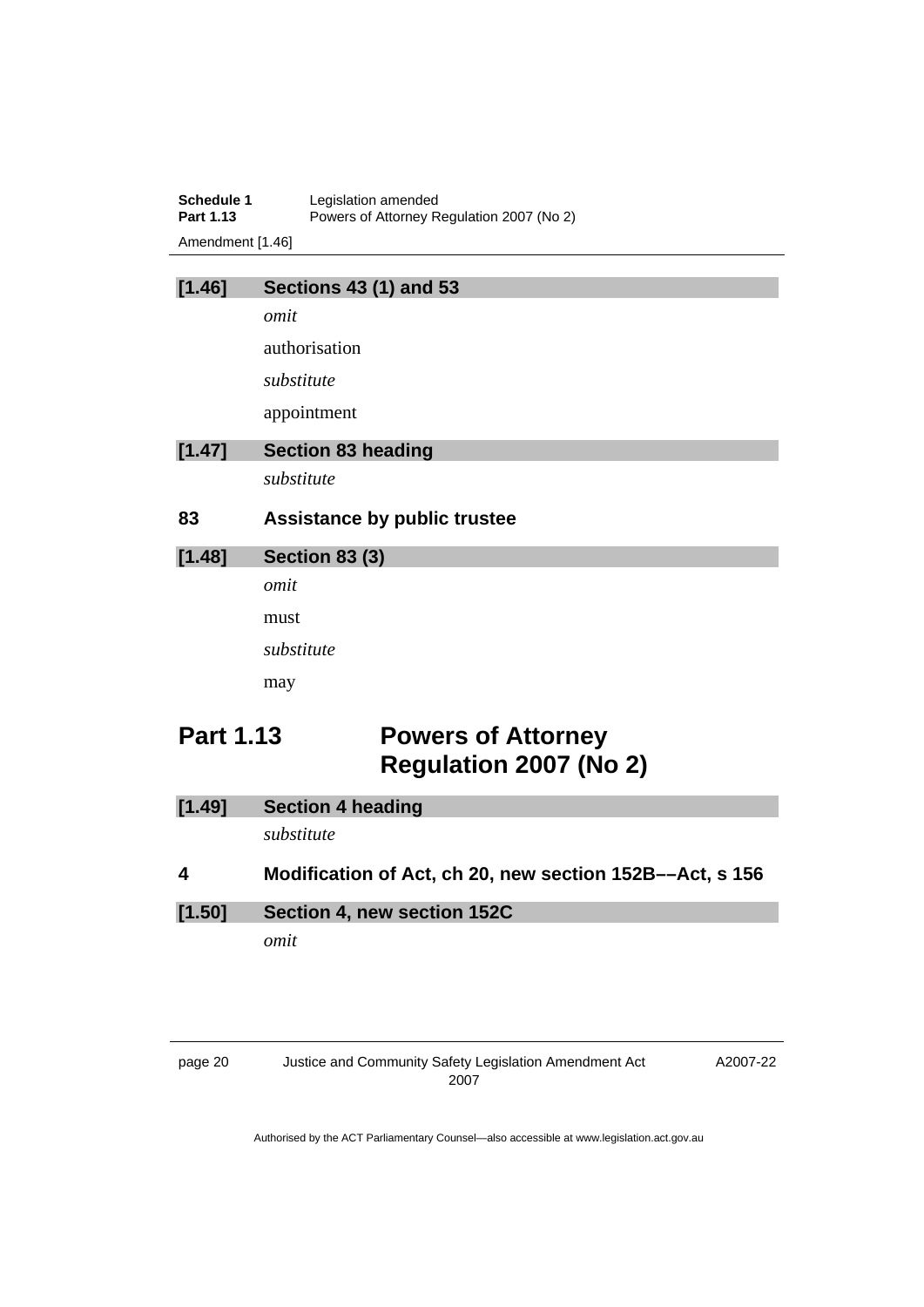Amendment [1.51]

# **Part 1.14 Utilities Act 2000**

### **[1.51] Section 20 (2) (b)**

*substitute* 

(b) the *Emergencies Act 2004*;

### **[1.52] Section 171 (2) (b) (ii)**

*substitute* 

 (ii) the effect of the *Magistrates Court Act 1930*, section 266 (Complaints under Utilities Act, pt 12).

### **[1.53] New section 206 (1) (d)**

*insert* 

 (d) a capital contribution charge, of an amount of not more than \$10 000, imposed by a utility is excessive.

### **[1.54] Section 206 (2)**

*substitute* 

- (2) The council may—
	- (a) for a complaint that a capital contribution charge is excessive—give a direction under section 209A (Reviewable capital contribution charges); or
	- (b) in any other case—
		- (i) give any written directions to the utility that it considers necessary requiring the utility to remedy the matter mentioned in subsection (1); or
		- (ii) give any other direction under this division; or
		- (iii) make a declaration under this division.

A2007-22

Justice and Community Safety Legislation Amendment Act 2007

page 21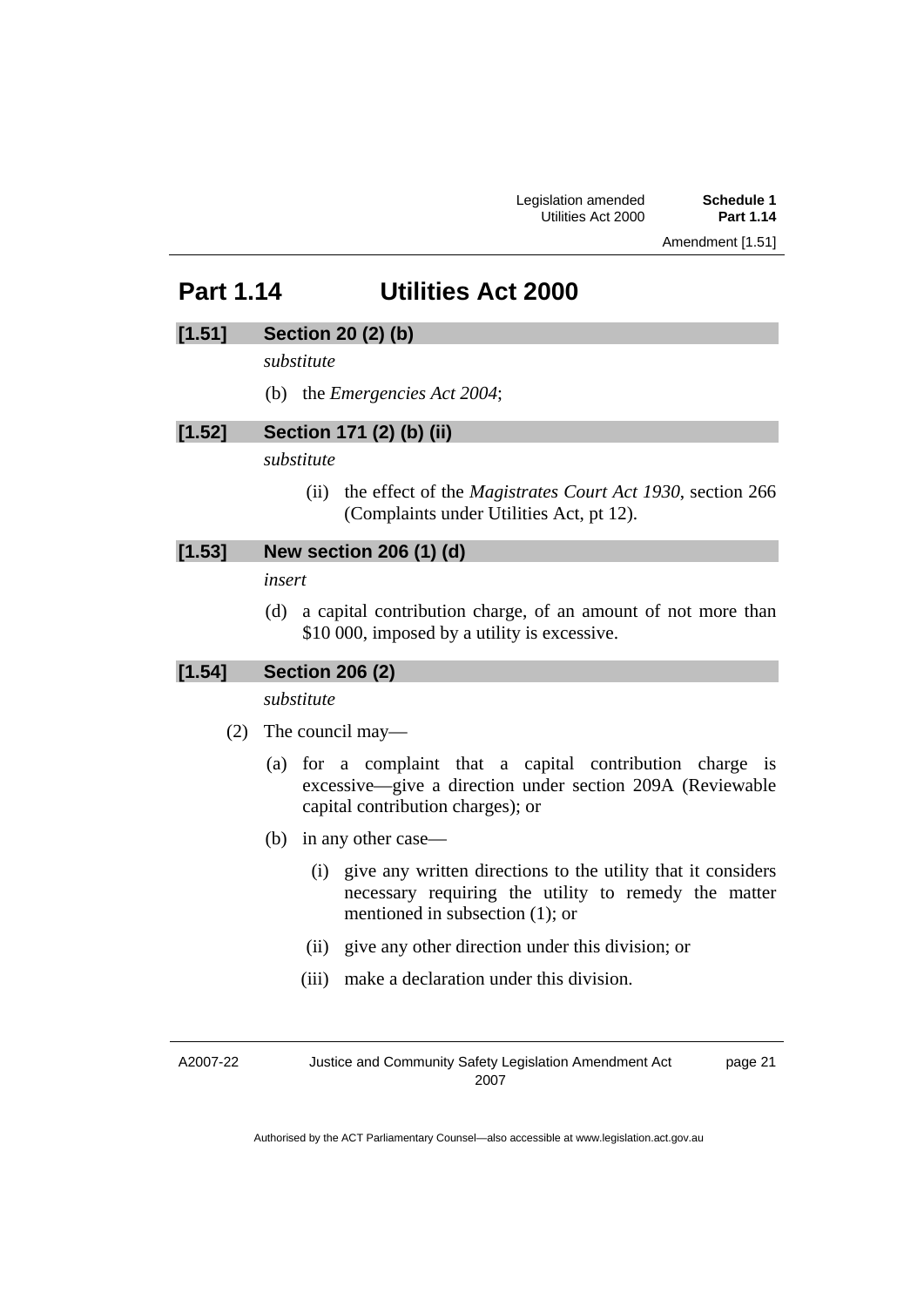**Schedule 1** Legislation amended<br>**Part 1.14 Litrical Littles Act 2000 Part 1.14** Utilities Act 2000 Amendment [1.55]

### **[1.55] New section 209A**

*insert* 

### **209A Reviewable capital contribution charges**

- (1) This section applies if the council is satisfied that a capital contribution charge imposed by a utility is excessive.
- (2) The council may give the utility a written direction to reduce the charge to the amount stated in the direction.
- (3) For subsection (2), the council must state an amount that it considers reasonable having regard to—
	- (a) the cost of the work to which the charge relates; and
	- (b) the relevant industry code.
- (4) The council may only give a direction under subsection (2) in relation to a capital contribution charge of not more than \$10 000.
- (5) To remove any doubt, this section is additional to, and does not limit—
	- (a) section 207 (Continuity of services—nonpayment of customer debt); and
	- (b) section 208 (Discharge of customer debt).

A2007-22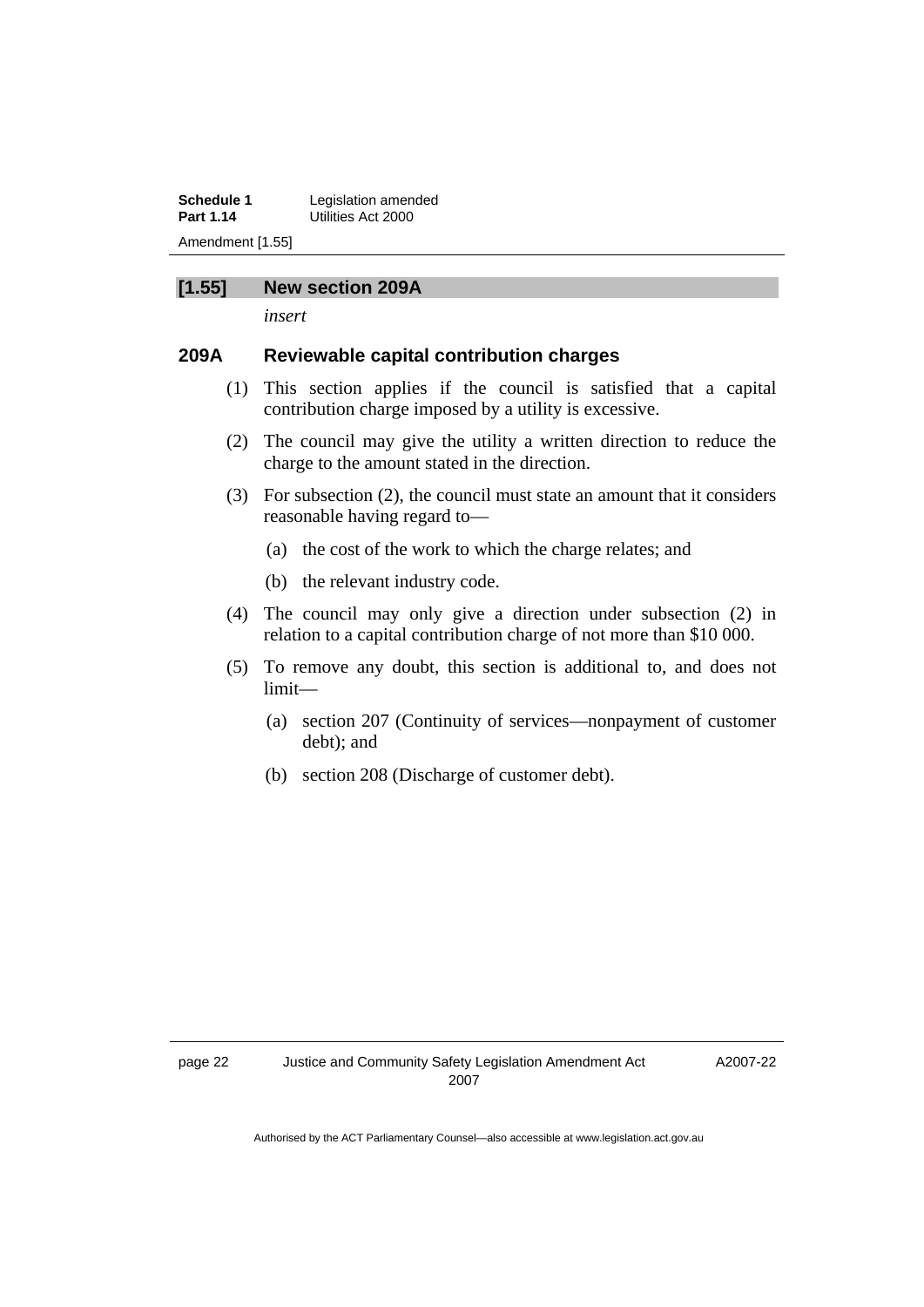Amendment [1.56]

# **Part 1.15 Victims of Crime Act 1994**

### **[1.56] New section 18A**

### *in division 3.2, insert*

### **18A Delegation by coordinator**

The coordinator may delegate the coordinator's functions under this Act to a public servant.

- *Note 1* For the making of delegations and the exercise of delegated functions, see the Legislation Act, pt 19.4.
- *Note 2* A reference to an Act includes a reference to the statutory instruments made or in force under the Act, including a regulation (see Legislation Act, s 104).

# **Part 1.16 Victims of Crime (Financial Assistance) Act 1983**

### **[1.57] New section 61AA**

*after section 61, insert* 

### **61AA Order for restitution—judgment debt**

The amount ordered to be paid by a court under an order for restitution is a judgment debt owing to the Territory.

*Note* An amount owing under a law may be recovered as a debt in a court of competent jurisdiction (see Legislation Act, s 177).

### **[1.58] Sections 61AA and 61A**

*renumber as sections 61A and 61B* 

A2007-22

page 23